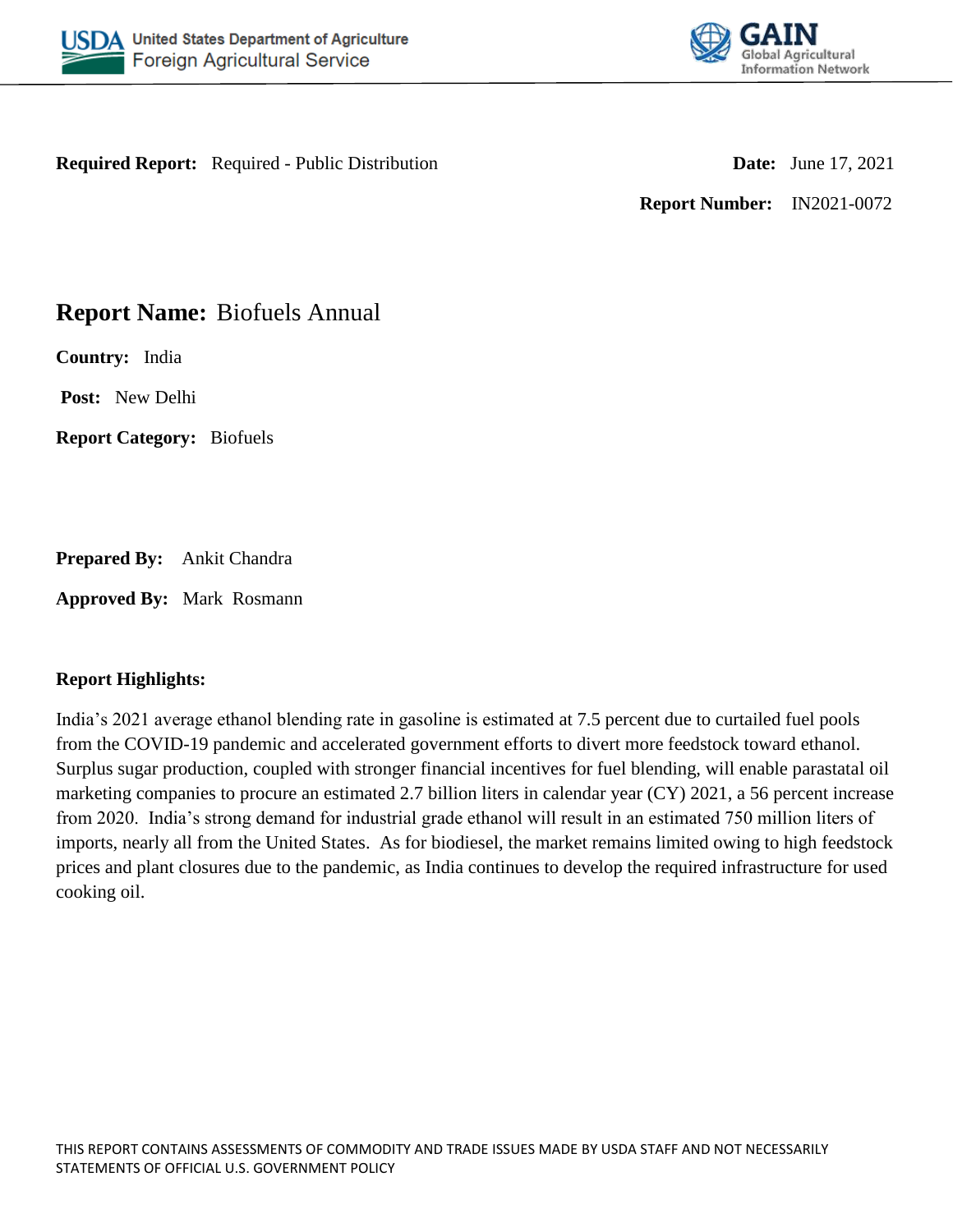# **Section I. Executive Summary**

India has accelerated its efforts to reach its ambitious goal of E-20 by ESY\* 2025. In January 2021, the Indian government announced its E-20 target year of ESY 2025 as opposed to 2030, while retaining its immediate goal of E-10 by ESY 2022. On June 2, 2021, the Indian government directed the parastatal oil marketing companies (OMCs) to sell E-20 blended gasoline from April 1, 2023. The biodiesel blend for on-road use goal remains at B-5 by 2030, with no near term blending targets. The 2018 National Biofuel Policy continues as the central directive governing India's biofuel use, policies, trade, and marketing strategy.

\*Note: Unless otherwise noted, calendar year (CY) is used in this report, which is January to December. Fiscal year (FY) is April to March. Marketing Year (MY) or Ethanol Supply Year is December to November.

In 2020, the Government of India (GOI) expanded the scope of Ethanol Blending Program (EBP) to include surplus rice and maize as viable feedstocks, as well as B-heavy and C-heavy molasses, sugarcane juice and damaged food grains to reach its blending goals. Relatively weak institutional sugar consumption occurred as a result of weak demand during traditionally peak consumption months (March-May) as a result of successive COVID-19 lockdowns. This factor, along with favorable fuel ethanol procurement prices will aid India's parastatal oil marketing companies (OMC) to obtain an estimated 2.7 billion liters for blending with gasoline in 2021, a significant increase from the 1.73 billion liters procured in 2020.

India will achieve record fuel ethanol market penetration, reaching 7.5 percent blending in 2021, due to reduced gasoline demand as mobility remains limited from a series of pandemic-related lockdowns in several parts of the country. In turn, Post has revised its 2020 estimate of a 5.2 percent blend rate to five percent, reflecting final fuel ethanol volumes procured by OMCs. India may appear in reach of achieving E-10 by 2022 due to the unprecedented decline in gasoline demand. At pre-pandemic projected fuel pool estimates, India would have likely achieved a blend ratio of 3.7 percent and 5.4 percent in 2020 and 2021, respectively.

Fuel and non-fuel ethanol consumption will outgrow domestic production for the seventh consecutive year. In 2021, ethanol imports will largely fulfil supply to support the industrial and alcoholic beverage sectors. Government of India policies have attempted to augment domestic production, including an increased customs duty for denatured ethanol and the continued prohibition of imported ethanol for fuel blending. Post estimates 62 percent of India's domestically produced ethanol (undenatured and denatured) in 2021 will to be used for the EBP, indicating that significant space exists for imported non-fuel use ethanol in the near term. In 2020, the United States remained the largest ethanol supplier to India, with a market share of 99 percent. Ethanol imports are forecast to grow four percent to 750 million liters (almost all denatured) in 2021.

Biodiesel market penetration for on-road diesel remains marginal and is estimated at 0.09 percent. Contributing factors include the COVID-19 induced national lockdowns that led to plant closures, a contracted diesel pool and high feedstock prices (vegetable oils). The Indian government is working on developing a consistent used cooking oil (UCO) supply chain, having discontinued its decade- long effort to develop a viable feedstock industry based on jatropha (*Jatropha curcas*), which is grown on rain-fed, non-arable lands. Most biodiesel produced goes to informal sectors with support from OMC procurement, but demand remains insufficient. Additionally, a lack of larger feedstock supplies has prohibited market development. The government's import restrictions enacted in 2019 remain in place, while India's biodiesel exports are expected to reach 50 million liters, more than a quarter of its total production. Nearly all biodiesel exports go to Europe to capitalize on European Union (EU) incentives to waste-based biofuel exporters.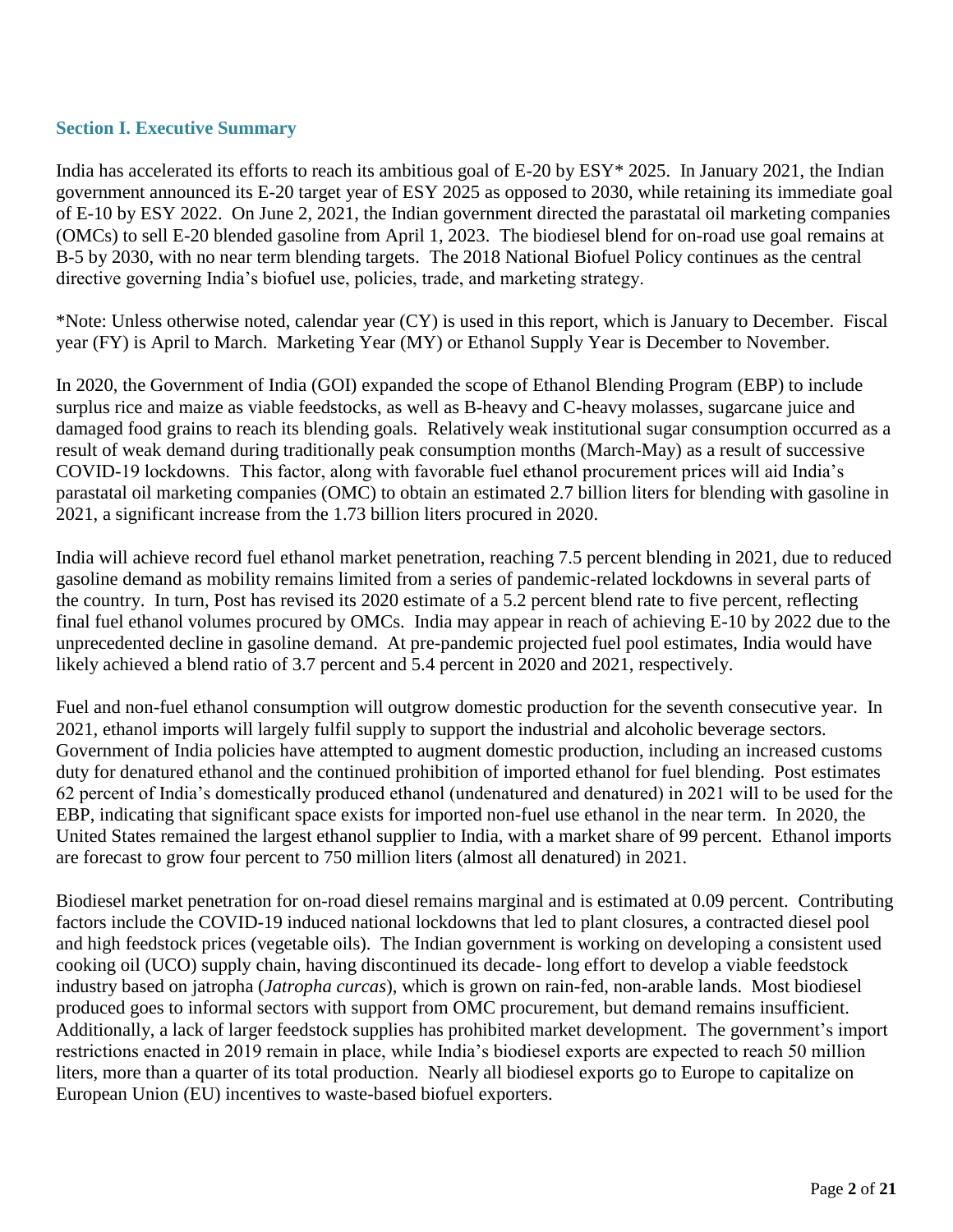Consecutive years of national lockdowns (March-May) in response to the COVID-19 pandemic have limited consumer mobility and fuel usage. However, Post does not anticipate a significant impact on India's ethanol or biodiesel consumption, because the fuel pool size has no bearing on domestic biofuels use, which remains well below any set targets and is determined year to year by available domestic feedstock supply. Ethanol blend targets are determined by tender pricing, which in practice have secured only a portion of the aspirational mandate in any given year. However, with the increased impetus to divert surplus sugar toward ethanol and India's newly announced near-term blend targets, OMCs will be under pressure to procure significantly higher volumes. For biodiesel use, the larger pool size is irrelevant, given that market penetration is marginal and remains largely restricted to disbursed and informal groups.

With continued prohibitions on ethanol imports for fuel blending and high biodiesel import duties, India's national biofuel policy remains beneficial to the domestic sugar industry, including funds for cane arrears<sup>1</sup> that totaled \$2.58 billion in the 2020/21 market year (MY). Additionally, domestic ethanol production aligns with the Modi Administration's "Self-Reliant India" strategy to strengthen the rural economy and generate employment, reduce oil imports and save on its crude oil import bill. $^2$  This biofuel policy has supported India's sugar sector with less emphasis on change, reducing air pollution and resulting human health benefits. Commercial-scale advanced biofuels production such as cellulose-based ethanol or syngas remain unviable, despite a decade of government support programs.

If India is to meet its near-term blending goals, biofuels and biofuel feedstock imports will need to be permitted to supplement domestic production, given the projected growth of the domestic fuel demand and despite the temporary drop in fuel consumption from COVID-19.

# **Section II. Policy and Programs**

# **A) India's Biofuel Policy 2018**

India advanced its national average target of 20 percent ethanol blended with gasoline to 2025, while allowing the sale of E-20 blended gasoline from April, 2023 (Source: [Gazette of India\)](https://egazette.nic.in/WriteReadData/2021/227330.pdf). Originally, the 2018 National Biofuels Policy foresaw the achievement of E-20 by 2030; however, in January 2021, the government pushed forward the E-20 goal from 2030 to 2025 (Source: [Press Information Bureau](https://pib.gov.in/PressReleasePage.aspx?PRID=1693136) [PIB]). India retained its target of achieving five percent blending of biodiesel with conventional diesel by 2030. The Government of India envisions that the targets will be met through:

- 1) Growth in domestic biofuel production (1-G, 2-G and 3-G<sup>3</sup>),
- 2) Use of multiple feedstocks, <sup>4</sup> and

3) Encouraging biofuel blending to supplement gasoline and diesel use in vehicles and machinery, as well as in stationary and portable power applications.<sup>5</sup>

 $\overline{a}$ 

<sup>&</sup>lt;sup>1</sup>Also known as debt obligations.

<sup>&</sup>lt;sup>2</sup> In CY 2020, India imported \$64.8 billion in crude oil a significant drop due to the COVID-19 pandemic.

<sup>3</sup> 1-G: First generation, 2-G: Second generation, etc.

<sup>4</sup> The Government of India has proposed a National Biomass Repository.

<sup>&</sup>lt;sup>5</sup> Other applications include diesel generators or water pumps for irrigation.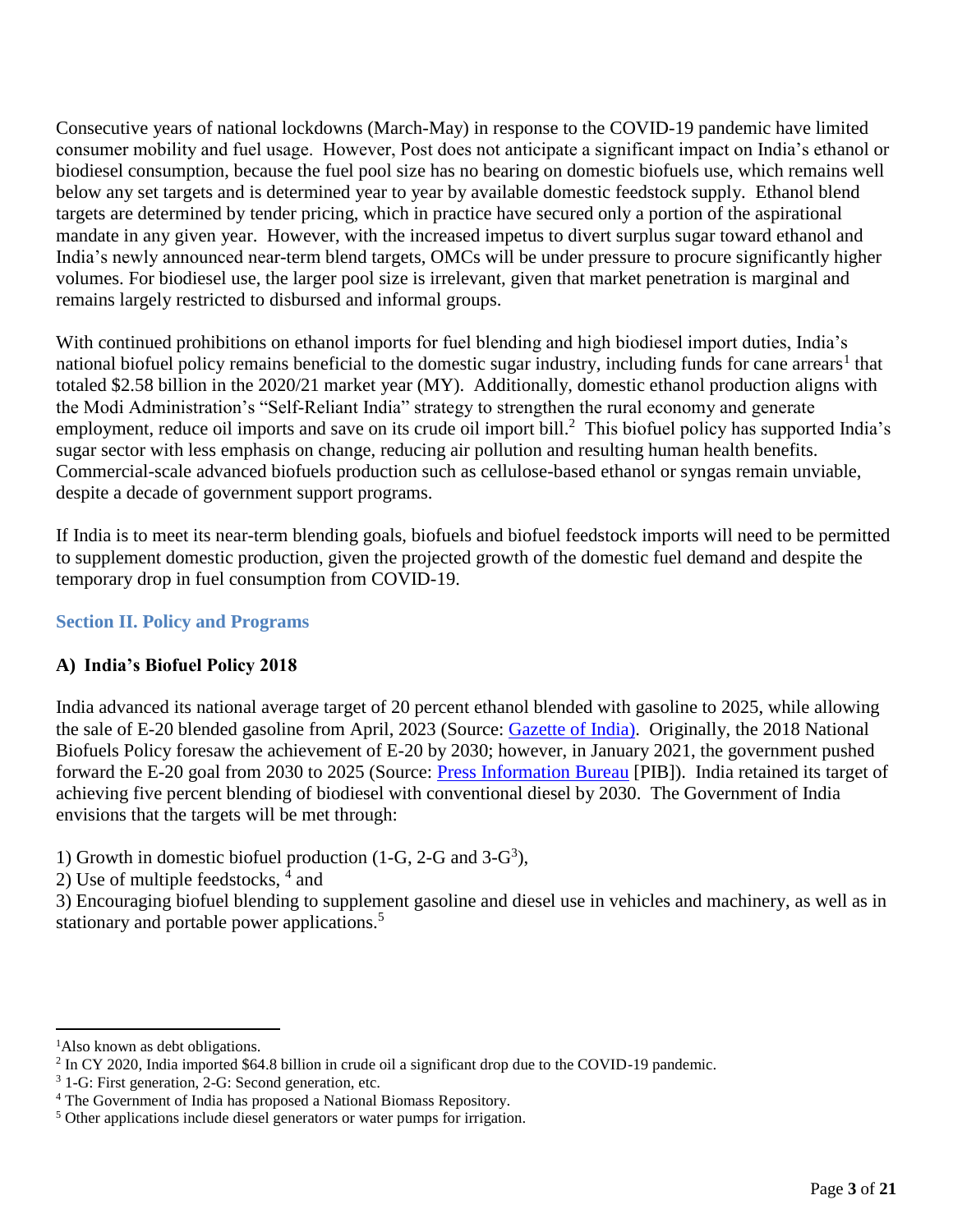# **Fuel Ethanol National Blend Rate - Ten Percent by 2022 and 20 Percent by 2025**

Despite its pronounced objectives to ensure nationwide energy security, the government's renewable fuel policies have never included biofuel production mandates. While recent programs have attempted to augment existing sugarcane and ethanol distillation capacities and prioritize alternative feedstocks, they have been only partly successful. The Ethanol Blending Program has never fully met blending mandates during years of surplus sugar production, and even less so during cyclical downturns in the sugarcane harvest.

The current EBP mandate aims to reach a ten percent national average blend by 2022. Previously, the Government of India instituted the requirement across all cane-growing states but could only achieve five percent due to insufficient feedstocks, demand planning inefficiencies, interstate logistical gaps, and inadequate price incentives. Despite an ambitious blending target, the government remains committed to its long-term objective of redirecting surplus sugar to drive ethanol production, including six million metric tons (MMT) of surplus sugar by 2024/25 (now 2023/24). India's goal is very ambitious, considering that in the current MY 2020/21, approximately two MMT of excess sugar will be diverted, and less than one MMT of excess sugar was diverted in the previous year.

To drive more sugar toward ethanol, on May 20, 2021, the GOI reduced its sugar subsidy under Maximum Admissible Export Quota<sup>6</sup> from \$82/metric ton (MT) to \$55/MT. India is likely to continue its sugar export subsidies until 2023, as per the World Trade Organization's 2015 Nairobi Ministerial that allows for developing nations to provide such incentives. However, the move is predicted to have little impact this year, as India already signed contracts to export 5.7 MMT of sugar against the stipulated quota of six MMT.

On May 31, 2021, the Indian government amended the 1966 Sugarcane Control Order to allow the establishment of stand-alone ethanol units to boost production. Formerly, ethanol could only be produced from molasses or sugar juice (Source: [Gazette of India\)](https://legalitysimplified.com/wp-content/uploads/2021/06/227265.pdf). However, India's existing ethanol distillation capacity is insufficient to accommodate surplus sugar as a feedstock to produce ethanol. The Indian government began advocating for using alternative viable feedstocks like cereals (rice, wheat, barley, maize, and sorghum) along with sugarcane and sugar beet to achieve its blending mandates. On December 30, 2020, the Department of Food and Public Distribution (DFPD) under the Ministry Of Consumer Affairs, Food and Public Distribution approved an interest subvention grant<sup>7</sup> of \$626 million (Indian Rupee [INR] 45.7 billion). The modified scheme predicts interest disbursements for five years, including a one-year moratorium against the loan availed by project proponents from banks at an interest rate of six percent annually, or 50 percent of the rate of interest charged by the banks (whichever is lower).<sup>8</sup> The subsidy supports augmenting ethanol capacities for the following categories:

- Establishing new, or expanding the capacity of, existing stand-alone grain-based distilleries (whether attached to sugar mills or not) and use dry milling process.
	- o DFPD has received 186 proposals under this category; a list of applicants can be accessed [here.](https://dfpd.gov.in/LwB3AHIAaQB0AGUAcgBlAGEAZABkAGEAdABhAC8AUABvAHIAdABhAGwALwBOAGUAdwBzAC8A431_1_list_I.pdf)
- Construction of new, or expanding the capacity of, existing molasses-based distilleries to produce ethanol and for installing any method approved by Central Pollution Control Board for achieving Zero Liquid Discharge.

 $\overline{\phantom{a}}$ <sup>6</sup> Source: [Department of Food and Public Distribution.](https://dfpd.gov.in/LwB3AHIAaQB0AGUAcgBlAGEAZABkAGEAdABhAC8AUABvAHIAdABhAGwALwBOAGUAdwBzAC8A439_1_Notification.pdf)

If Interest subvention is the subsidy offered on interest rates, and is a form of waiver of some percentage of interest. It is typically offered on several lending schemes by the government to promote a particular industry or general public interest.

<sup>8</sup> See: [DFPD](https://dfpd.gov.in/fgAvAHcAcgBpAHQAZQByAGUAYQBkAGQAYQB0AGEALwBQAG8AcgB0AGEAbAAvAE0AYQBnAGEAegBpAG4AZQAvAEQAbwBjAHUAbQBlAG4AdAAvAA==/1_526_1_ETHANOL.pdf) announcement.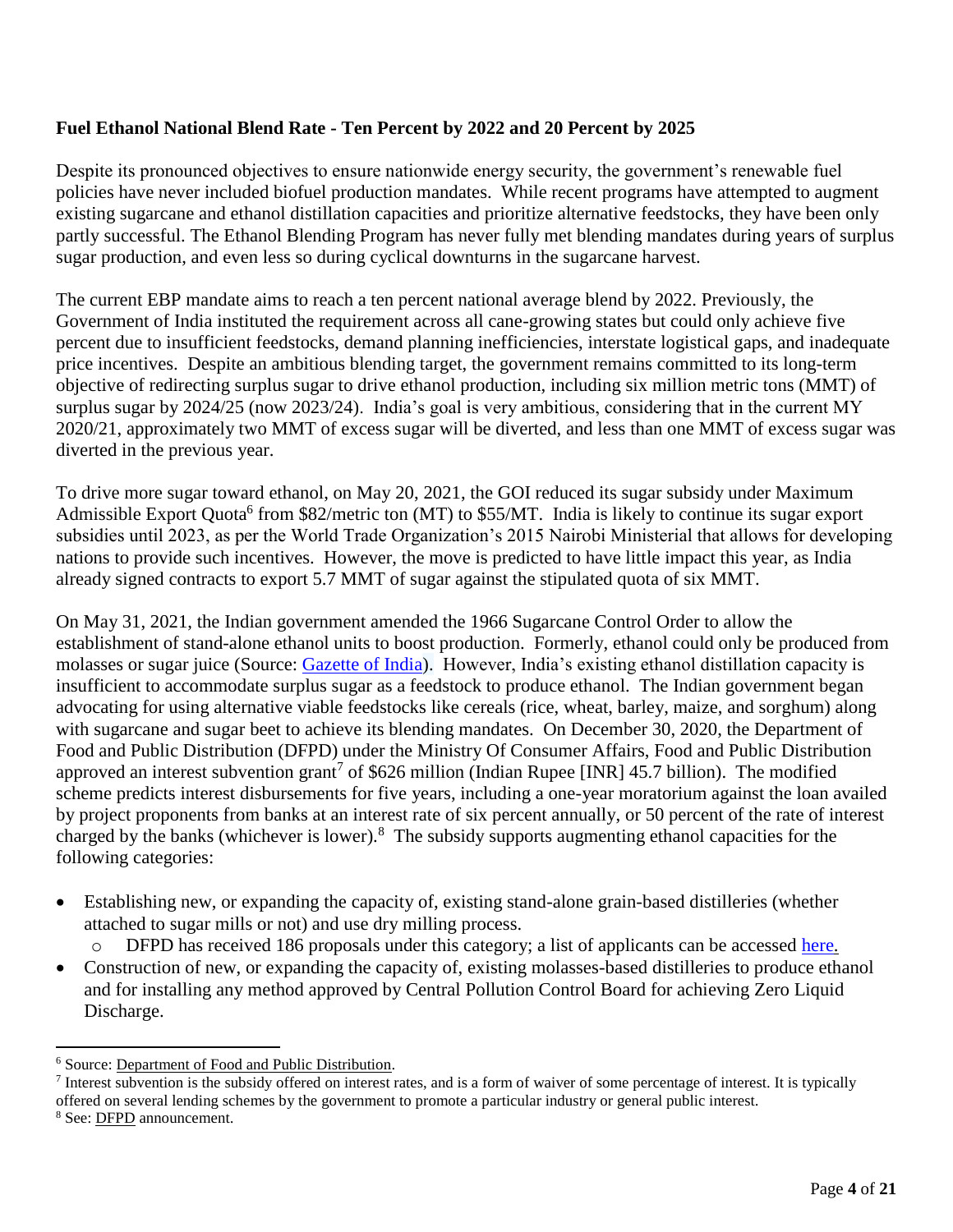- Construction of new, or expanding existing capacity of, dual feed distilleries; DFPD has received 27 proposals under this category; a list of applicants can be accessed [here.](https://dfpd.gov.in/LwB3AHIAaQB0AGUAcgBlAGEAZABkAGEAdABhAC8AUABvAHIAdABhAGwALwBOAGUAdwBzAC8A434_1_list_IV.pdf)
- Converting existing molasses-based and grain based distilleries (whether attached to sugar mills or not) to dual feed systems (molasses and grain/or any other feed stock producing 1G ethanol).
	- o DFPD has received 80 proposals under this category; a list of applicants can be accessed [here.](https://dfpd.gov.in/LwB3AHIAaQB0AGUAcgBlAGEAZABkAGEAdABhAC8AUABvAHIAdABhAGwALwBOAGUAdwBzAC8A432_1_List_II.pdf)
	- o DFPD has received 113 proposals under dual feed category; a list of applicants can be accessed [here.](https://dfpd.gov.in/LwB3AHIAaQB0AGUAcgBlAGEAZABkAGEAdABhAC8AUABvAHIAdABhAGwALwBOAGUAdwBzAC8A433_1_list_III.pdf)
- Construction of new, or expanding capacity of, existing distilleries using alternative feedstocks like sugar beets, cereals, sweet sorghum, etc. to produce 1G ethanol.
- Installing a Molecular Sieve Dehydration column for converting rectified spirit to ethanol in existing distilleries.
	- o DFPD has received 12 proposals under this category; a list of applicants can be accessed [here.](https://dfpd.gov.in/LwB3AHIAaQB0AGUAcgBlAGEAZABkAGEAdABhAC8AUABvAHIAdABhAGwALwBOAGUAdwBzAC8A435_1_list_V.pdf)

On March 17, 2021, the state of Bihar became the first to officially launch its 2021 [Ethanol Production](https://timesofindia.indiatimes.com/city/patna/bihar-1st-state-to-have-own-ethanol-policy-for-biofuel/articleshow/81593346.cms)  [Promotion Policy](https://timesofindia.indiatimes.com/city/patna/bihar-1st-state-to-have-own-ethanol-policy-for-biofuel/articleshow/81593346.cms) under the 2018 National Biofuels Policy. The policy allows ethanol production from a variety of feedstocks and provides a subsidy equivalent to 15 percent of the cost of the plant and machinery, subject to a maximum of \$0.68 million (INR five crores<sup>9</sup>) along with the existing incentives under the Bihar Industrial Investment Promotion Policy, 2016 (Source: [Department of Industries Circular\)](https://state.bihar.gov.in/industries/cache/26/24-Mar-21/SHOW_DOCS/circular-gov-757-dtd-17-03-21.pdf).

To encourage 1-G ethanol production and promote fuel-grade ethanol as an indigenous, relatively less polluting fuel, the GOI established a program worth \$41.16 million (INR 3.0 billion) specifically for sugar mills to expand and upgrade their ethanol production capacity for fiscal year (FY) 2021/22. However, past ethanol investments elicited a tepid response from industry, which included soft loans up to \$2.58 billion (INR 19,000 crores) and \$534 million (INR 4,045 crores) in loan interest subsidies to finance 368 projects covering 351 sugar mills and 17 molasses-based stand-alone distilleries. However, loans have been approved for only 68 projects, suggesting that only 11 new projects were approved last year. The Government of India estimates that by creating an additional 1.89 billion liters of capacity in the next two years, it will increase domestic ethanol production capacity from the existing 4.26 billion liters, to 6.15 billion liters. However, to achieve E-20 by 2025, India would need an estimated output of nine billion liters (Table 1), implying that India will need to create three billion liters of additional ethanol production capacity in the next four years, even with a relatively reduced size of the gasoline pool (supply) in 2025 (estimated at 45 billion liters). Supplementing existing domestic production with imports would allow India to achieve E-20 within this time frame.

| $\angle 0\angle 5$ for E- $\angle 0$ (Dhiioii Liters) |                                              |                                                   |  |  |  |  |  |  |  |
|-------------------------------------------------------|----------------------------------------------|---------------------------------------------------|--|--|--|--|--|--|--|
| <b>State/Union</b><br><b>Territory</b>                | Projected<br><b>Gasoline</b><br><b>Sales</b> | Projected<br><b>Ethanol</b><br><b>Requirement</b> |  |  |  |  |  |  |  |
| Andhra Pradesh                                        | 1.88                                         | 0.37                                              |  |  |  |  |  |  |  |
| <b>Bihar</b>                                          | 1.35                                         | 0.27                                              |  |  |  |  |  |  |  |
| Delhi                                                 | 1.47                                         | 0.29                                              |  |  |  |  |  |  |  |
| Gujarat                                               | 2.57                                         | 0.51                                              |  |  |  |  |  |  |  |
| Haryana                                               | 1.56                                         | 0.31                                              |  |  |  |  |  |  |  |
| Karnataka                                             | 3.30                                         | 0.66                                              |  |  |  |  |  |  |  |
| Kerala                                                | 2.44                                         | 0.48                                              |  |  |  |  |  |  |  |

# **Table 1: Annual Ethanol Requirement in 2025 for E-20 (Billion Liters)**

 $\overline{a}$ 

<sup>9</sup> One crore equals ten million.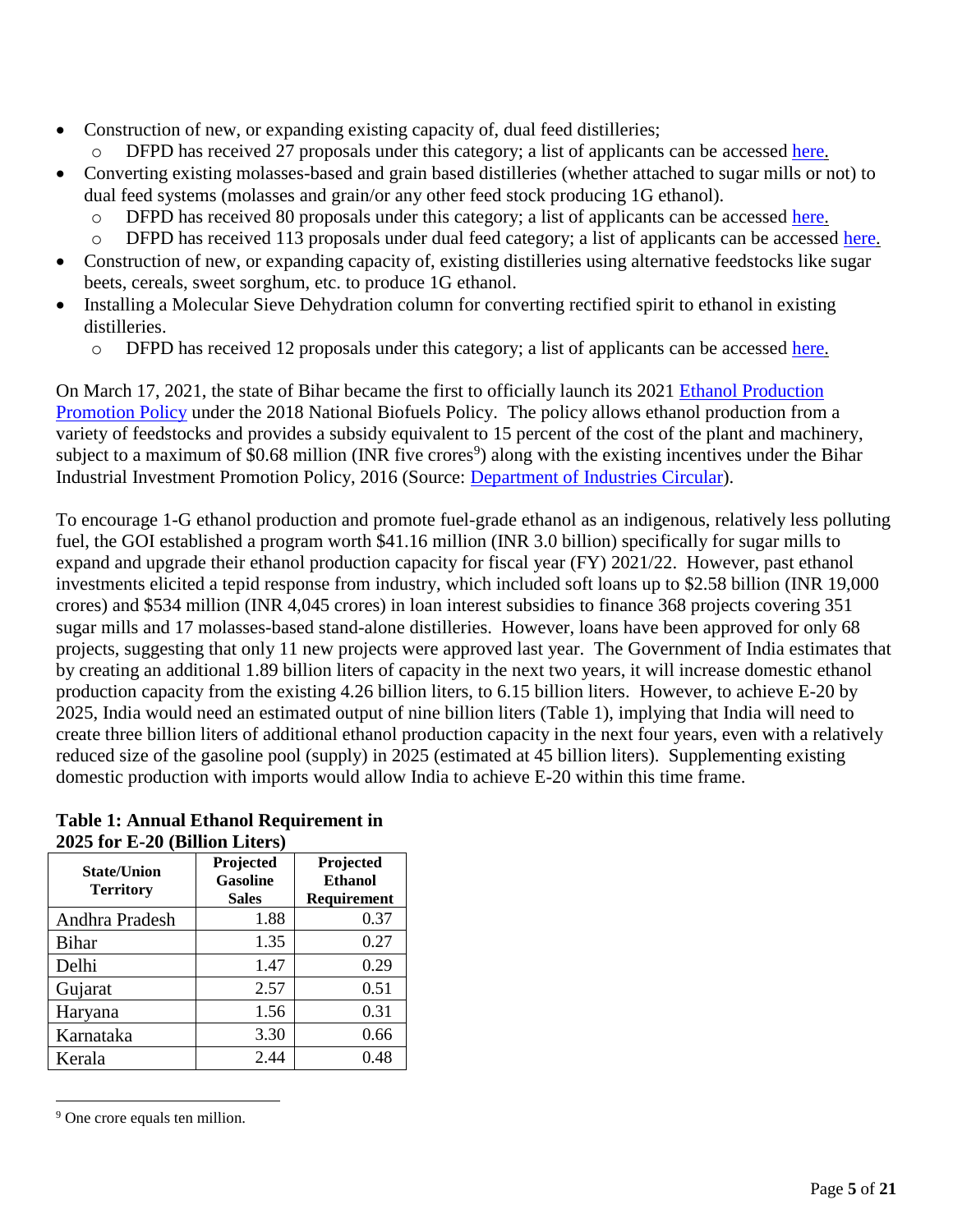| Punjab                  | 1.41         | 0.28         |
|-------------------------|--------------|--------------|
| Rajasthan<br>Tamil Nadu | 2.37<br>4.12 | 0.47<br>0.82 |
| Telangana               | 1.93         | 0.38         |
| <b>Uttar Pradesh</b>    | 5.02         | 1.00         |
| West Bengal             | 1.56         | 0.31         |
| Rest of India           | 5.24         | 1.04         |
| <b>Total</b>            | 45           | 9.0          |

Post estimates it is very unlikely that India will achieve E-20 by 2025, given numerous sectoral challenges, including the sugarcane industry's general inability to supply feedstock for India's ethanol demand. Further, if fuel-grade ethanol imports remain prohibited, total supply capacity will remain limited. It remains likely that that cellulosic (agricultural waste), algae or municipal waste-based "advanced fuels" will only be capable of covering a small portion of light-vehicle transport fuel demand in 2025, even with huge subsidy outlays.

### **B) Ethanol Policy**

### **Expanded Eligible Feedstock and 2-G Purchasing Agreements**

Effective January 13, 2021, India has allowed the use of surplus rice (available through the Food Corporation of India) and maize for use as feedstocks to produce ethanol for blending with gasoline under the EBP program (Source: [DFPD\)](https://sugarethanol.nic.in/assets/Pdfs/Decisions_NBCC.pdf).

Tripartite financial agreements for ethanol production between banks, sugar mills and OMCs to ease capital flows have been facilitated, and would require the parties to open an escrow account<sup>10</sup> in the lending bank, which will sanction and disburse eligible loans to sugar mills for ethanol production that would eventually be supplied to the OMCs. In turn, the OMCs will deposit payments against each ethanol supply by the sugar mill in the escrow account. The lending bank will be entitled to periodically recover the loan amount from the same account and thereafter release the balance to the concerned sugar mill's account (Source: [DFPD\)](https://sugarethanol.nic.in/assets/Pdfs/GuidelinescumSOP.pdf).

#### **Ethanol Administered Price**

 $\overline{\phantom{a}}$ 

On October 29, 2020, the Cabinet Committee on Economic Affairs approved an increase in the ethanol purchase price for the ethanol supply period from December 1, 2020 to November 30, 2021. The price changes are as follows:

 Ethanol derived from C-heavy molasses is fixed at INR 45.69/liter (\$0.61/liter), up from the previous price of INR 43.75/liter.

 $10$  Escrow is a contractual arrangement in which a third party receives and disburses money or property for the primary transacting parties, with the disbursement dependent on conditions agreed to by the transacting parties.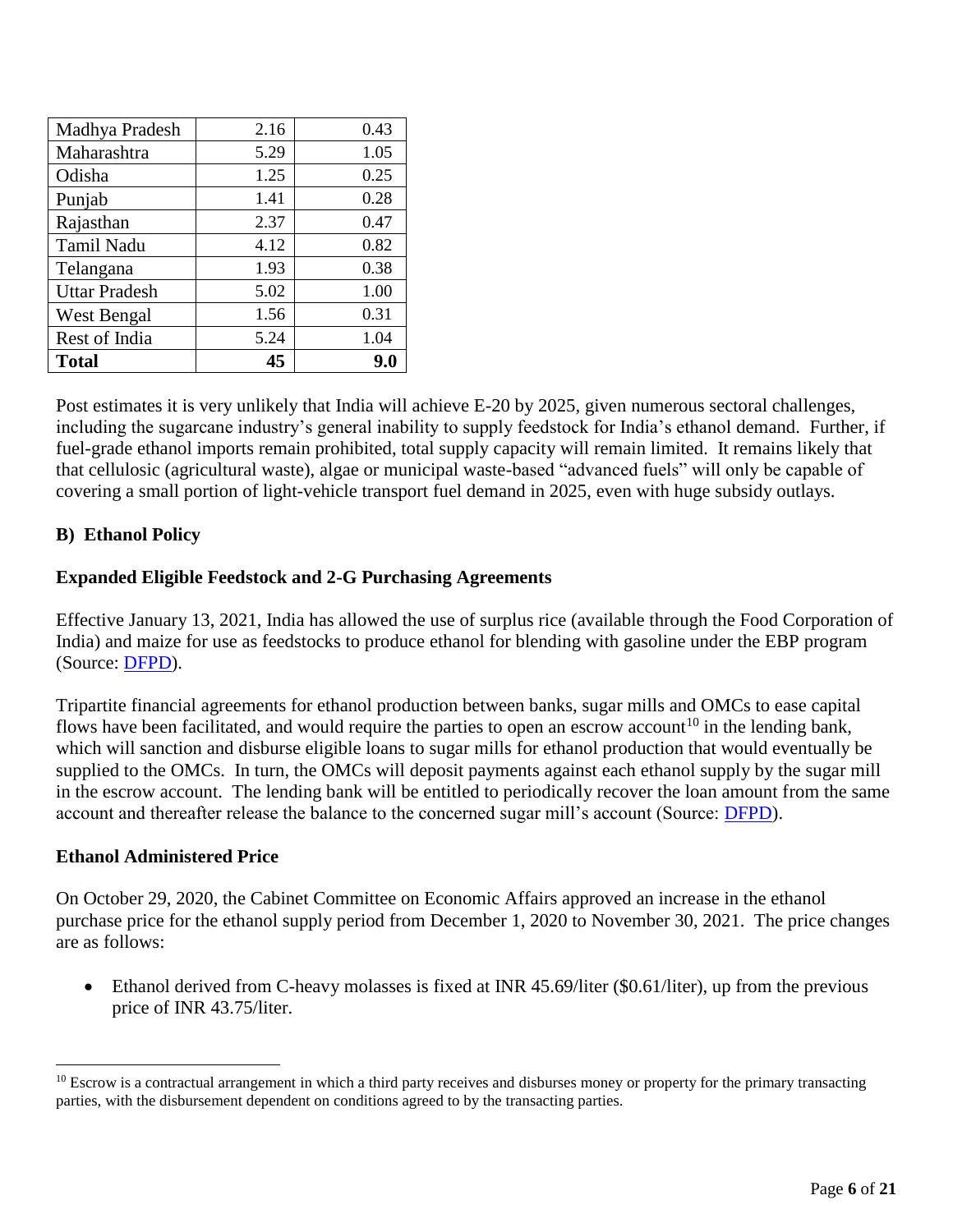- Ethanol produced from B-heavy molasses and partial sugarcane juice is fixed at INR 57.61/liter (\$0.77/liter), up from the previous price of INR 54.27/liter.
- Ethanol derived from 100 percent sugarcane juice/sugar/sugar syrup is fixed at INR 62.65/liter (\$0.84/liter), up from the previous INR 59.48/liter price for mills that will divert 100 percent sugarcane juice for ethanol production.
- Ethanol derived from damaged food grains unfit for human consumption and maize is fixed at INR 51.55/liter (\$0.68/liter).
- Ethanol derived from surplus rice procured from the Food Corporation of India has been fixed at INR 56.87/liter (\$0.76/liter).

Further, the Government of India is reassessing the Goods and Services Tax (GST) and transportation charges. The oil marketing companies are required to fix realistic transportation charges so that long-distance ethanol transport is not discouraged. Ethanol is prioritized in the following order: 100 percent sugarcane juice, B-heavy molasses/partial sugarcane juice, C-heavy molasses, and damaged food grains and other sources (See: [PIB\)](https://pib.gov.in/PressReleseDetail.aspx?PRID=1668399).

# **Import Licenses Remain Compulsory for Biofuel (non-fuel use) Imports to India**

The license applies to denatured ethyl alcohol (all strengths), undenatured ethyl alcohol (strength by volume of 80 percent or higher), pure biodiesel, biodiesel blends over 30 percent, and petroleum oils containing up to 30 percent biodiesel. The Government of India increased the fair and remunerative price (FRP) for sugarcane in MY 2020/21 to \$3.87 per 100 kilograms (INR 285/quintal). Given the sugar surplus in the MY 2021 season, the FRP will still remain less attractive for sugar mills as stronger incentive exists to divert more domestic ethanol for use in the EBP. This increase may further encourage industrial-use ethanol users to seek additional imports to fill their consumption gap, creating demand for both domestically produced and imported ethanol.<sup>11</sup>

#### **Table 2. India: Ethanol Import Duty (percent ad valorem on customs insurance, and Freight [CIF] value)**

| <b>ITC HS Tariff Number</b>                               | <b>Total Import duty</b>                              |
|-----------------------------------------------------------|-------------------------------------------------------|
| Ethyl alcohol and other Spirits, denatured, of any        | Basic custom duty on denatured ethanol for            |
| strength; denatured ethanol; and denatured spirits [2207] | manufacture of excisable goods is five percent.       |
| 2000]                                                     | However, denatured spirits assessed five percent duty |
|                                                           | for all goods except above <sup>**</sup>              |
| Undenatured Ethanol [2207 1000] of an alcoholic           | 150 percent (SWS of 10 percent on basic Customs duty  |
| strength by volume of 80 percent or higher                | exempted, State excise/value added tax as applicable) |

Source: [www.cbic.gov.in](http://www.cbec.gov.in/) (updated as of May, 2021).

\*: If the importer follows the procedure set out in the Customs (import of goods at concessional rate of duty) Rules, 2017. \*\*: Ethyl alcohol used for blending gasoline will be assessed a five percent Integrated Goods and Service Tax, supplied to OMCs.

\*\*\*: Central excise duty is a fixed amount and not a percentage on price. Additionally, as indicated in 2019, the five percent road and infrastructure cess (tax) on ethanol-blended petrol has been abolished [\(Excise on Biodiesel,](http://www.cbic.gov.in/htdocs-cbec/excise/cx-act/notifications/notfns-2018/cx-tarr2018/ce13-2018.pdf) [Excise on ten percent](http://www.cbic.gov.in/htdocs-cbec/excise/cx-act/notifications/notfns-2018/cx-tarr2018/ce12-2018.pdf)  [blend gasoline,](http://www.cbic.gov.in/htdocs-cbec/excise/cx-act/notifications/notfns-2018/cx-tarr2018/ce12-2018.pdf) Excise on five percent blend gasoline).

 $\overline{a}$ <sup>11</sup> This supposition assumes that international ethanol prices return to pre-COVID competitive prices and crude oil prices remain firm.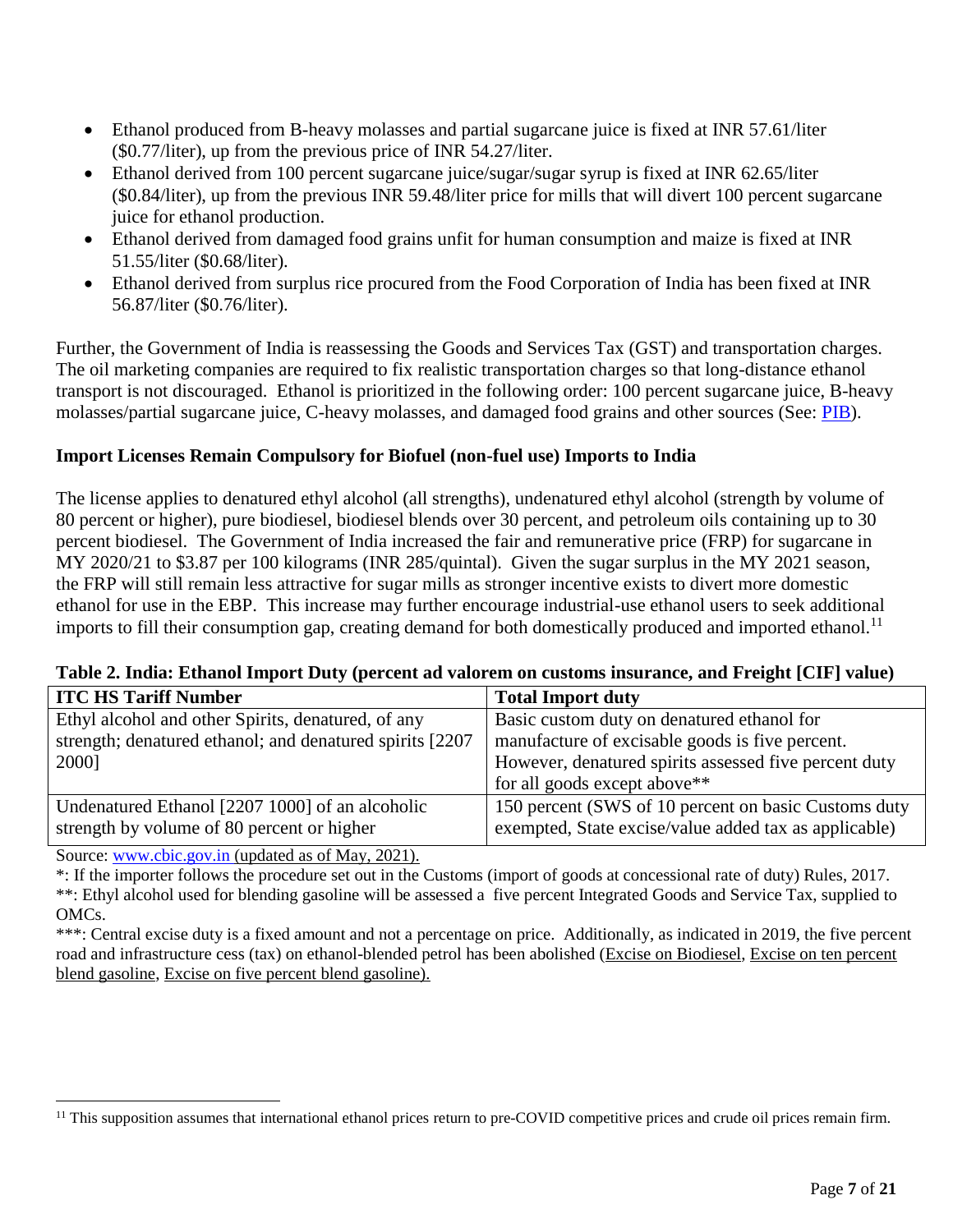| <b>ITC HS Tariff Number</b>                                                                                                                                                                                                    | <b>Total Import duty</b>                                                                                                                                                       |
|--------------------------------------------------------------------------------------------------------------------------------------------------------------------------------------------------------------------------------|--------------------------------------------------------------------------------------------------------------------------------------------------------------------------------|
| Biodiesel and mixtures thereof, not containing or<br>containing less than 70 percent by weight of petroleum<br>oils and oils obtained from Bituminous minerals (greater<br>than B30 to B100) [3826 0000]                       | 24.32 percent (ten percent basic plus ten percent<br>Social Welfare Surcharge (SWS) on basic custom<br>duty plus 12 percent Integrated Goods and Services<br>Tax $(IGST)$ ***) |
| Petroleum oil and oils obtained from Bituminous<br>minerals (other than crude), containing by weight more<br>than 70 percent or more of petroleum oils, contain<br>biodiesel, other than waste oils $(B1-B30)$ , $[2710 2000]$ | 30.98 (ten percent basic plus ten percent SWS on<br>basic custom duty plus 18 percent IGST).                                                                                   |
| Source: www.chic.gov.in.undated.go.of May 2021                                                                                                                                                                                 |                                                                                                                                                                                |

**Table 3. India: Biodiesel Import Duty (percent ad valorem on CIF value)**

Source: <u>www.cbic.gov.in, updated as of May, 2021</u>.

# **Biodiesel Policy**

 $\overline{\phantom{a}}$ 

India's aspirational biodiesel blend goal for on-road use is B5 by 2030. In 2021, the national average blend rate is estimated at 0.09 percent. Biodiesel is manufactured from imported palm stearin and small volumes of nonedible oils, used cooking oil (UCO), and domestically sourced animal fats. Biodiesel use remains negligible due to limited feedstock availability, a lack of an integrated and dedicated supply chain, and import restrictions. To meet its blending mandate, India would need to substantially invest in new plants to augment annual production capacity from its current effective capacity of 520 million liters, and create a supply chain infrastructure for UCO while enforcing necessary collection mechanisms. As yet, the GOI has not demonstrated a determination to induce or encourage substantially greater biodiesel production.

Domestically-sourced UCO was identified as a feedstock with a large, untapped potential for biodiesel production.<sup>12</sup> According to Indian Oil Corporation Limited (IOCL), there is potential for India to annually generate 2.2 billion liters of UCO. However, the lack of sufficient infrastructure for UCO collection poses a significant challenge (Source: [Economic Ti](https://energy.economictimes.indiatimes.com/news/oil-and-gas/diesel-doped-with-biodiesel-made-from-used-cooking-oil-rolled-out/82398223)mes). On May 4, 2021, the Ministry of Petroleum and Natural Gas (MoPNG) announced a scheme for procuring UCO-based biodiesel from IOCL's Tikrikalan terminal. So far, 30 letters of intent (LOI) have been issued, of which IOCL has issued 23 LOIs for biodiesel plants aggregating to a total capacity of 229.5 million liters (557.57 MT/day). For more details on India's concerted efforts towards UCO please refer to GAIN: **IN0122** and **Repurposed Used Cooking Oil** site).

Many biodiesel-producing countries largely rely on manufacturing units set up by large oil companies or vegetable oil refineries, whereas the space in India is dominated by entrepreneurs operating micro, small and medium enterprises who are typically fuel traders having relatively better access to the domestic fuels market. However, since biodiesel is a volume-driven industry, most traders opt for capital expenditure savings by establishing low cost biodiesel manufacturing units that largely process low free fatty acids (FFA)<sup>13</sup> feedstock (less than five percent) such as palm stearin, palm oil, among others that are often susceptible to the dynamics of vegetable oil markets. Market price fluctuations impact the operational viability of these units, making biodiesel production commercially less attractive than conventional diesel. Since feedstock cost is integral to

<sup>&</sup>lt;sup>12</sup> Source: [FSSAI Launches RUCO,](https://fssai.gov.in/dam/jcr:985ac331-b720-43c0-a6ee-2fc9bddaa29c/Press_Release_RUCO_10_08_2018.pdf) and [Press Note and Gazette Notification.](https://fssai.gov.in/ruco/gazette-notification.php)

<sup>&</sup>lt;sup>13</sup> Free fatty acids are formed when vegetable oil is subjected to high temperature during frying. One molecule of oil can yield three molecules of FFA. The levels of FFA in feedstock are critical in biodiesel production.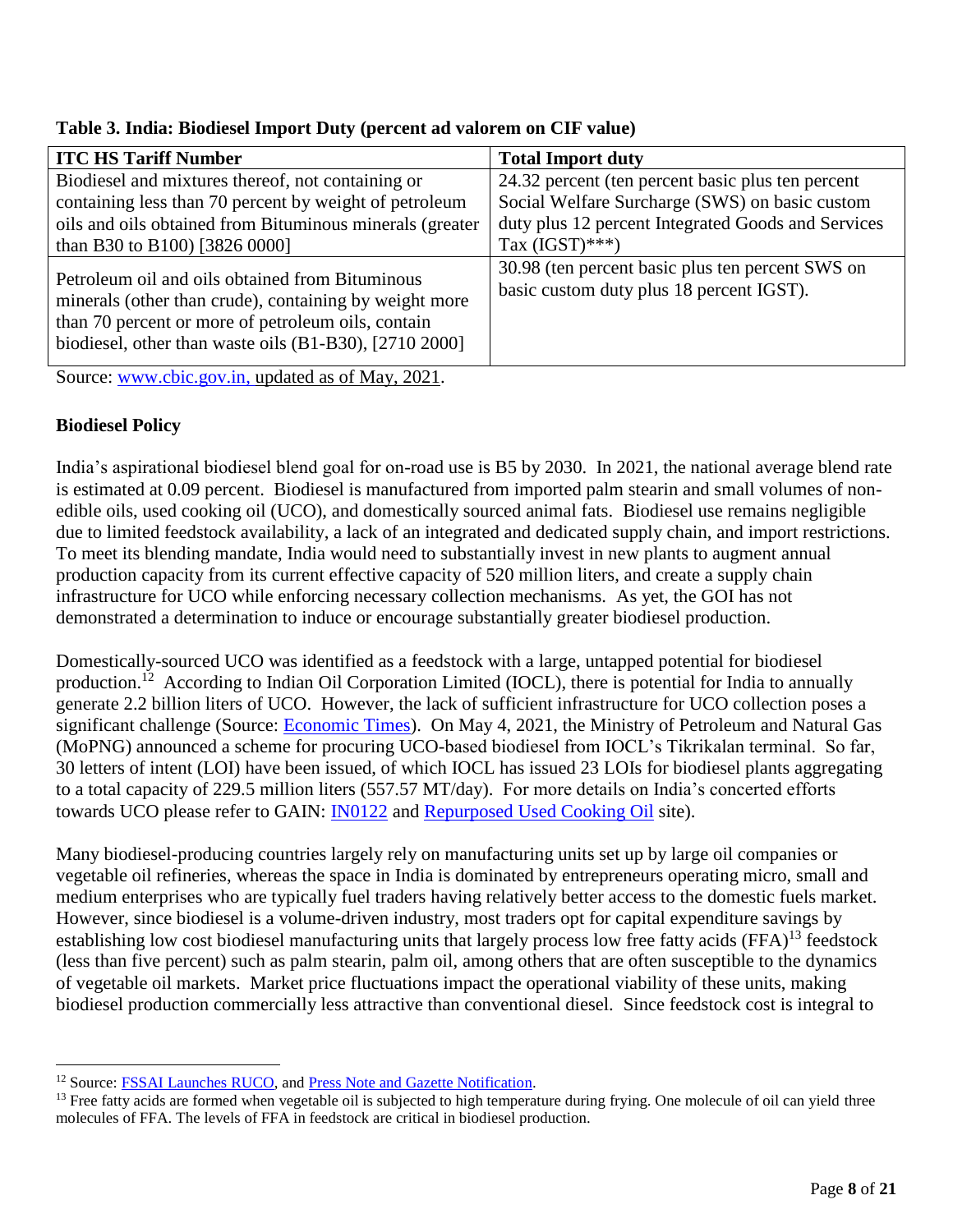biodiesel production, manufacturing units must be modernized for flexibility having the required infrastructure to process all types of feedstocks, including UCO.

# **Other Biofuels: Drop-in-fuels, Bio-CNG, Bio-Hydrogen, Bio-methanol, Di-Methyl-Ether**

The Ministry of Science and Technology's Department of Biotechnology (DBT) has supported biofuel feedstock development in the last decade through research initiatives, including international collaboration such as the [Mission Innovation \(IC4: Sustainable biofuels\)](http://mission-innovation.net/our-work/innovation-challenges/sustainable-biofuels/) program. The department has primarily focused on cellulosic ethanol (2G) technology development, while current research includes lignin valorization, algal biofuels, waste biomass to energy, biobutanol and biohydrogen (Source: [DBT\)](http://dbtindia.gov.in/sites/default/files/advertisement15062018.pdf). To date, more than \$30 million has been invested, and cellulosic ethanol production technology has been successfully demonstrated by one of DBT's bioenergy centers.

The National Institute for Transforming India (NITI Aayog), the Government of India's public policy expert body, estimated that India annually generates 62 MMT of municipal solid waste (MSW). This commodity has significant potential for agricultural compost, as well as for drop-in fuels<sup>14</sup> and energy production. Technologies are available that convert waste into biofuels and other biochemicals, but are in a nascent stage and must be proven on a commercial scale (Table 4). As of February 2021, five projects with a cumulative capacity of 74.7 megawatts (MW) have been approved in principal by the government.

On November 20, 2020, MoPNG signed a memorandum of understanding (MOU) with select oil and gas companies to establish 5,000 compressed bio-gas (CBG) plants in India with a cumulative capacity of 15 MMT by 2023/24. A financial outlay of \$27.4 billion under the Sustainable Alternative Toward Affordable Transportation scheme is utilized to fund the CBG plants. According to the MoPNG, around 1,500 CBG plants remain under various stages of development (Source: [PIB\)](https://pib.gov.in/PressReleasePage.aspx?PRID=1674428).

| <b>Fuel</b>                                                | <b>Substitute</b>                                  | <b>Technologies Deployed</b>                                                                                        |  |  |
|------------------------------------------------------------|----------------------------------------------------|---------------------------------------------------------------------------------------------------------------------|--|--|
| Diesel                                                     | *Biodiesel, **Green Diesel, Bio-based              | Esterification, Hydroprocessing,                                                                                    |  |  |
|                                                            | oxygenates (alcohols and ethers)                   | Fermentation, Syngas conversion                                                                                     |  |  |
| <b>Aviation Turbine Fuel</b>                               | **Sustainable Aviation Fuel, or Bio-               | Hydroprocessing, Sugar conversion,                                                                                  |  |  |
| (ATF)                                                      | <b>Aviation Turbine Fuel</b>                       | alcohol-to-jet, Fischer-Tropsch process                                                                             |  |  |
| Gasoline (Petrol/Motor)                                    | *Ethanol $(1G)$ , **Ethanol $(2G)$ ,               | Fischer-Tropsch process, Gas Fermentation,                                                                          |  |  |
| Spirit)                                                    | **Methanol, Green (drop-in) gasoline               | Alcohol-to-gasoline, Hydroprocessing,                                                                               |  |  |
|                                                            |                                                    | Pyrolysis/Catalytic Cracking                                                                                        |  |  |
| Compressed natural gas<br>(CNG)/piped natural<br>gas (PNG) | *Bio-CNG/Bio-PNG, HCNG, Bio-H2                     | <b>Waste Fermentation</b>                                                                                           |  |  |
| Marine Fuel/Industrial<br>Fuel Oil                         | **Green heavy distillate, biomass-<br>derived oils | Hydroprocessing, Pyrolysis/Fluid catalytic<br>cracking, Hydrothermal Liquefaction,<br>MSW-thermochemical processing |  |  |

#### **Table 4. India: Biofuel Research and Development Classification**

\*Indicates technologies are available | \*\*Indicates emerging technologies (in development) Source: Department of Biotechnology (DBT), Ministry of Science and Technology.

l

<sup>&</sup>lt;sup>14</sup> A drop-in fuel is a synthetic and completely interchangeable substitute for conventional petroleum-derived hydrocarbons and does not require engine, fuel system or the fuel distribution network adaptation.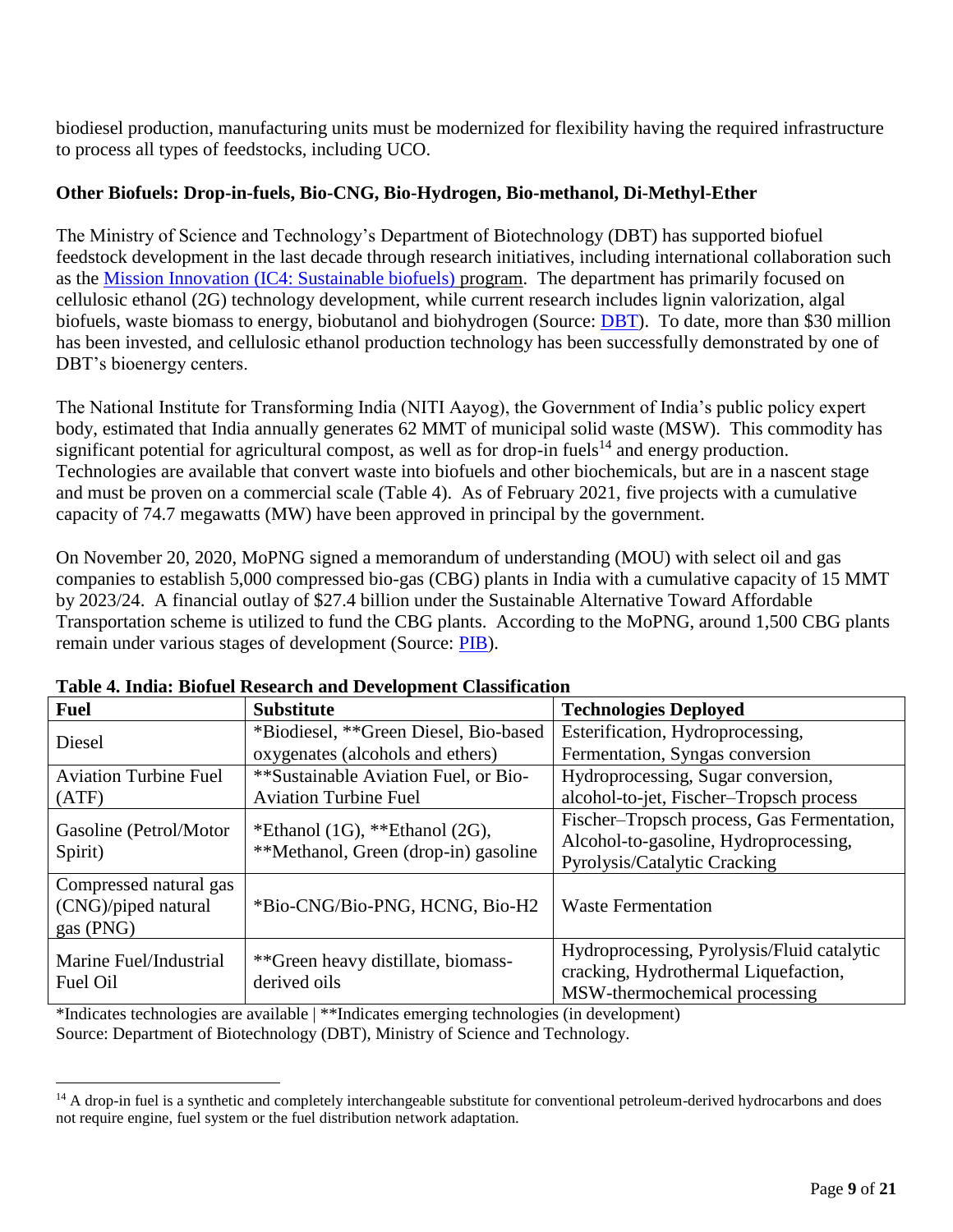# **C) Renewable Energy, Greenhouse Gas Emissions and Climate Change**

### *Renewable Energy*

l

India ranks fifth globally on installed renewable energy capacity and has an ambitious near-term target of achieving 175 gigawatts (GW) of installed capacity in renewable energy by 2022. This target includes 100 GW in solar, 60 GW in wind energy, ten GW from biomass and five GW from hydropower. India's long-term target remains at 450 GW by 2030. As of April 2021, a total capacity of 94.34 GW of renewable energy has been installed in the country, up nine percent over the corresponding period last year. With an estimated 42 percent consisting of wind energy, 42 percent in solar, 11 percent in bio-power, and five percent in hydropower, India has met its near term targets for biomass (10.3 GW) and hydropower (4.8 GW) production.<sup>15</sup>

Presently, there is a cumulative investment of \$196 billion across 432 projects in the Indian renewable energy sector (397 federal projects and 35 private projects). Solar and wind power projects have attracted investments valued at \$64.43 billion and \$57.24 billion respectively. Major government initiatives in the renewable energy sector include 100 percent foreign direct investment, renewable purchase and generation obligations, the Green [Energy Corridor Project](https://mnre.gov.in/green-energy-corridor) with \$6.5 billion to integrate renewable energy into the national grid, fiscal incentives like accelerated depreciation,<sup>16</sup> financing through the [National Clean Energy Fund,](https://www.doe.gov.in/sites/default/files/NCEF%20Brief_post_BE_2017-18.pdf) priority sector lending from banks, and relatively easier environmental clearances for major electrical appliances (Source: [Mint\)](https://www.livemint.com/Politics/QW4cJ9yjhmvUtOZCPyOt3J/Govt-eases-environment-clearance-rules-for-solar-projects.html).

Furthermore, in April 2021, the Union Cabinet approved the Production Linked Incentive (PLI) Scheme for high efficiency solar photovoltaic modules for improving domestic manufacturing capabilities and enhancing exports under its broader "Self-Reliant India" strategy (Source: [PIB\)](https://pib.gov.in/PressReleasePage.aspx?PRID=1710113#:~:text=PLI%20will%20be%20disbursed%20for,material%20from%20the%20domestic%20market.). With an outlay of \$612.2 million (INR 4,500 crores) the GOI aspires to generate an additional ten GW of integrated solar PV capacity and substitute imports by almost \$2.4 billion (INR 17,500 crores). The "One World, One Sun, One Grid" aims to interconnect generators and loads across continents with an international power transmission grid supported by the International Solar Alliance and the World Bank.

Biomass power and cogeneration currently contributes up to 32 percent of India's total primary energy use. According to the Ministry of New and Renewable Energy, India's current biomass availability is estimated at 500 MMT, with 120-150 MMT of surplus products, including agricultural and forestry residues (bagasse, rice husk, straw, cotton stalk, coconut shells, coffee waste, etc.) and has the potential to generate an additional 18 GW of energy. The "Under the Waste to Energy" program, as cited above, envisages setting up  $5,000 \text{ CBG}^{17}$ plants by 2023/24, with a production target of 15 MMT of bio-CNG and promoting MSW to power projects through central financial assistance.

India will continue to develop its regenerative economy (circular economic model<sup>18</sup>) as it increases electricity production from renewable sources like solar and wind, and the role of the bioenergy sector should be given more room to supplement grid stabilization and secure energy supply. Likewise, the surplus power generated

<sup>16</sup> The accelerated depreciation benefit allows the commercial and industrial users of solar power in India to depreciate their investment in a solar power plant at a much higher rate than general fixed assets. This in return allows the user to claim tax benefits on the value depreciated in a given year.

<sup>&</sup>lt;sup>15</sup> Note that biofuels are not included as part of this broader renewable energy outlook.

 $17$  Compressed bio-gas is a renewable biofuel, derived by processing feedstocks such as biomass, agricultural residue, sugarcane press mud, cattle dung, etc.

<sup>&</sup>lt;sup>18</sup> A circular economy is a restorative or regenerative industrial system and replaces the end-of-life concept with restoration, and the use of renewable energy.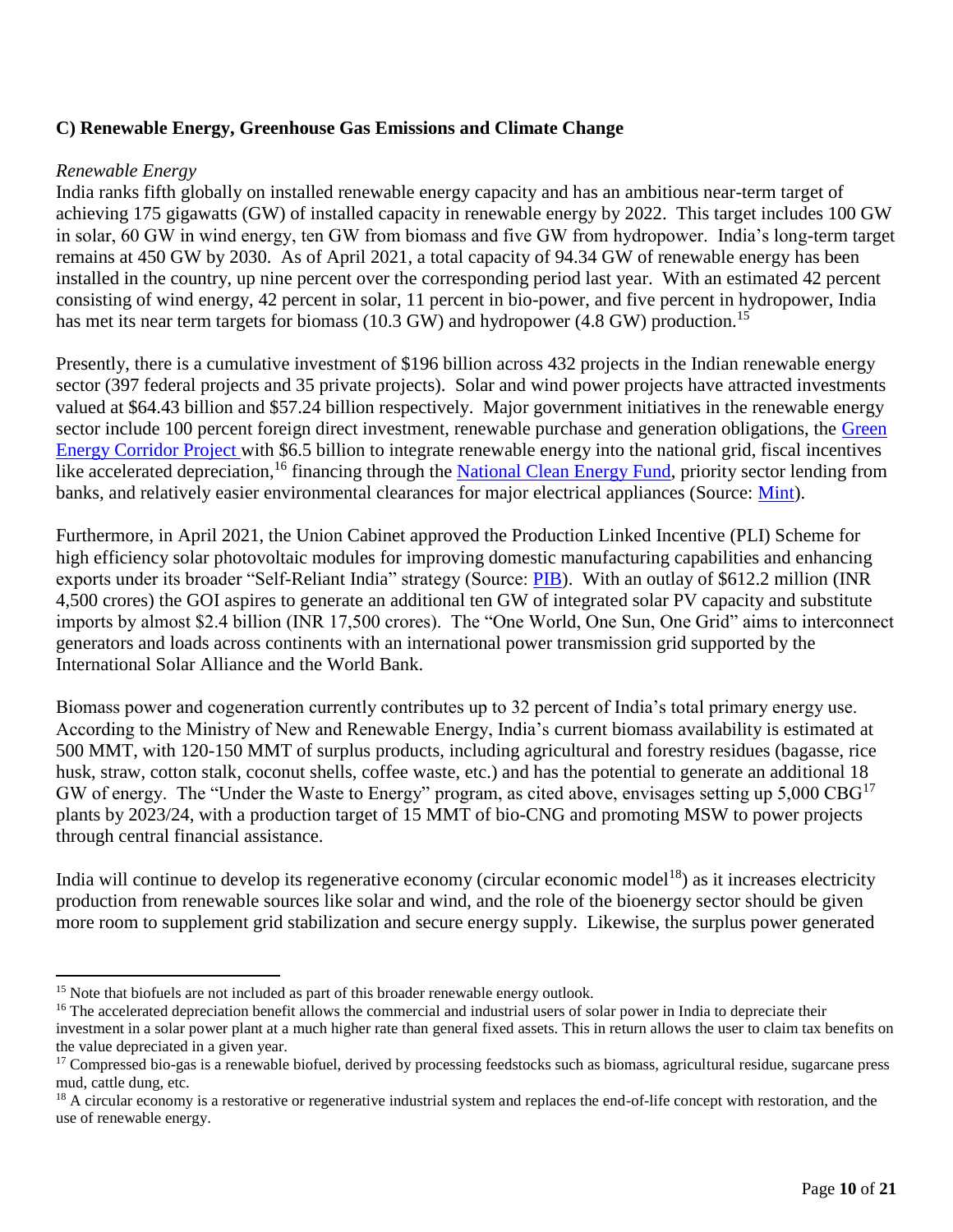can be utilized to produce biofuels and make bio-refinery operations more efficient to improve conversion rates and fuel output.

India is in its sixth year of Nationally Determined Contributions under the 2015 Paris Climate Agreement, where it pledged to reach three major climate change goals by 2030. The goals include a reduction in the emissions intensity of Gross Domestic Product (GDP) by 33 to 35 percent (from 2005 figures), achieving a rate of 40 percent electric power installed capacity from non-fossil fuels, and creating an additional carbon sink of 2.5-3.0 billion MT of carbon dioxide (CO<sub>2</sub>) equivalent through additional forests and tree cover (Source: [UNFCC\)](https://www4.unfccc.int/sites/ndcstaging/PublishedDocuments/India%20First/INDIA%20INDC%20TO%20UNFCCC.pdf).

# *Greenhouse Gas Emissions*

l

India's total greenhouse gas (GHG) emissions are the third largest in the world, although per capita emissions remain well below the global average. In FY 2020/21, India's  $CO<sub>2</sub>$  emissions fell by 2.6 billion tons, or seven percent below 2019 levels due to the COVID-19 pandemic and national lockdowns. While this led to sharp reductions in emissions, those emissions will rebound as lockdowns ease and the economy recovers. The Government of India continues to encourage coal mining and increased coal production for power generation. Additionally, the International Energy Agency (IEA) forecasts a rebound in coal demand to meet rising electricity requirements, and expects  $2021 \text{ CO}_2$  emissions to reach 30 MMT, or 1.4 percent higher than 2019 levels.

The Indian transportation sector is critical to achieving GHG reductions. Sectoral growth will continue to increase gasoline consumption, despite the temporary interval of reduced demand observed due to the national lockdowns in 2020 and 2021. Transportation consumes nearly 70 percent of the total diesel supply, 66 percent of which is used by passenger and commercial vehicles. Gasoline is also used for light-duty transportation, with 60 percent of supply used for two-wheelers such as motorcycles and scooters. Currently, diesel meets an estimated 46 percent of transportation fuel demand, followed by gasoline at 24 percent. Gasoline and on-road diesel consumption combined are forecast to rise over the next five years from the current estimate of 98 billion liters in 2018 to 126 billion liters by 2023. For 2020, the transportation sector is projected to have accounted for 21 percent of total final energy<sup>19</sup> use and 14 percent of primary energy use, versus 16 percent of total final energy use and 12 percent of primary energy use in 2005 (Source: **IEA**).

India is estimated to have more than 20 million vehicles nearing salvage by 2025, a figure that remains a significant impediment to India's environmental and pollution control goals. Concurrently, the Ministry of Road Transport and Highways introduced the [Voluntary Vehicle-Fleet Modernization Program](https://pib.gov.in/PressReleaseIframePage.aspx?PRID=1705811#:~:text=The%20objectives%20of%20the%20policy,scrapping%20industry%20and%20boost%20availability) to contain the fleet size of old and defective vehicles, reduce air pollution, achieve better fuel efficiency, formalize the vehicle scrapping sector, improve road and automobile safety, and enhance cross electoral availability of low cost raw materials for domestic automotive, steel and electronics industries.

On December 22, 2020, the Ministry of Road Transport and Highways published a draft Automotive Industry Standard (AIS) containing procedural and safety requirements for ethanol, flex-fuel and ethanol-gasoline blend vehicles. The draft standards complement the Government of India's 2018 National Biofuels Policy, as it looks to introduce E-85 and E-100 vehicles into regions with an ethanol surplus (See [GAIN: 2020-0197\)](https://www.fas.usda.gov/data/india-government-india-publishes-draft-automotive-industry-standards-it-accelerates-ethanol). A vehicle's E-20 compatibility will be defined by the manufacturer, and must be physically displayed on the vehicle. The government has also approved ethanol as a standalone fuel, permitting OMCs to sell E-100 that will gradually

<sup>&</sup>lt;sup>19</sup> Primary energy is the measure of energy found in nature (e.g. crude oil, coal). *Final energy* is the finished product that users consume (e.g. ethanol, electricity).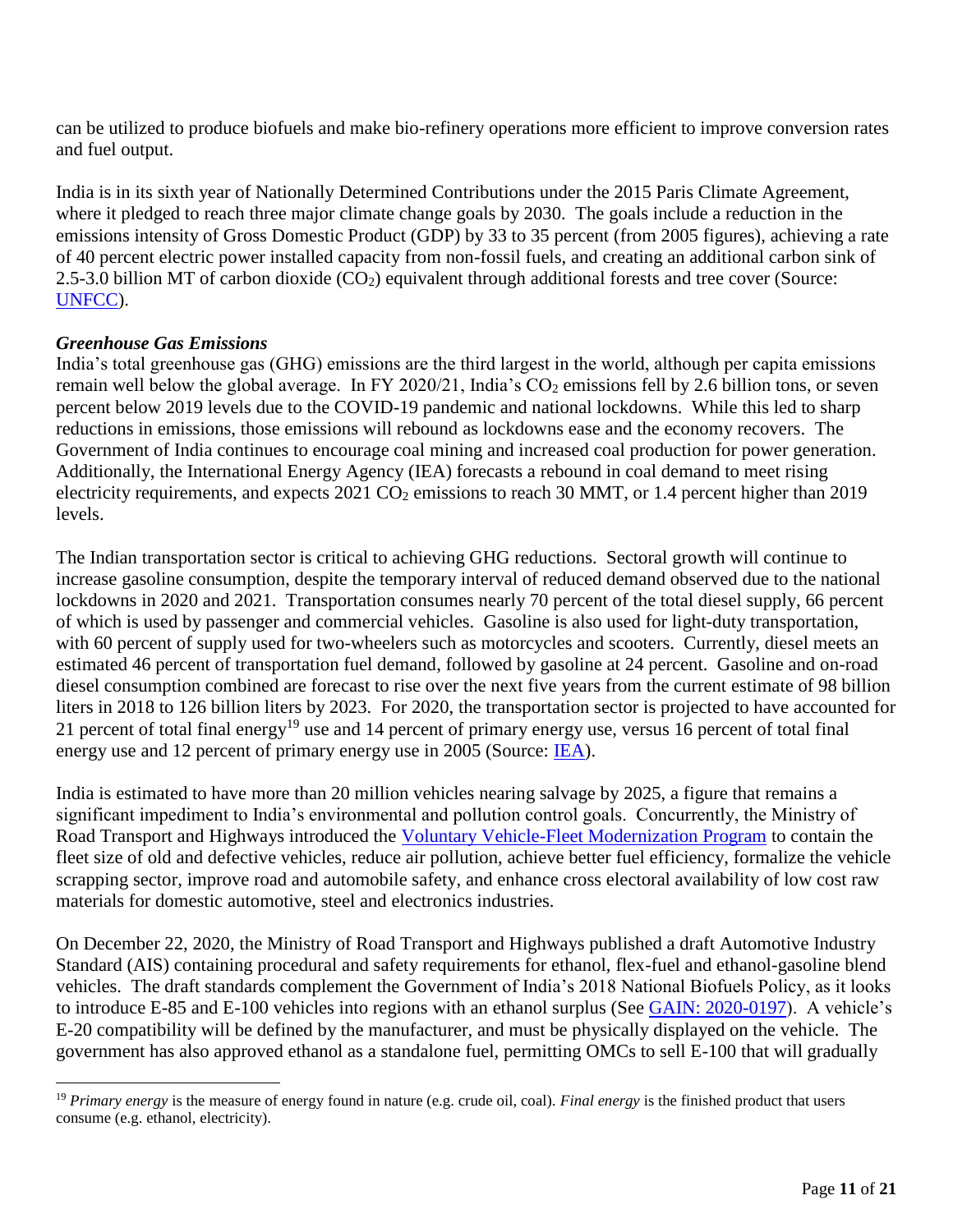create opportunities for more ethanol-powered vehicles. The Indian government has also allowed OMCs to sell E-20 blended gasoline throughout India beginning April 1, 2023.

Further, NITI Aayog has proposed a plan to incentivize advanced-battery production facilities to promote the use of electric vehicles (EV), reduce its oil import bill and import dependency from China, and curb air pollution. The Government of India plans to offer \$4.1 billion in incentives for private sector investment, however, a formal policy is yet to be announced (Source: [NITI Aayog Report,](https://niti.gov.in/writereaddata/files/document_publication/EV_report.pdf) 2018). However, creating EVcharging infrastructure throughout the country will remain critical to sustain EV adoption in India.

### *National Greenhouse Gas Inventory*

India submitted its third biennial update report to the United Nations Framework Convention on Climate Change (UNFCC) on February 20, 2021. India declared that it is on track to meet its voluntary goal to reduce the emission intensity of GDP by 20-25 percent from its previous 2005 levels by 2020. In 2016, India's emission intensity per unit of GDP decreased by 24 percent. Greenhouse gas emissions included 2.8 million giga-grams (Gg) of  $CO<sub>2</sub>$ equivalent without Land Use, Land-Use Change and Forestry (LULUCF). India's LULUCF sector continues to remain a net sink. Considering emissions and removals from the LULUCF sector, net national emissions were 2.5 million Gg of CO<sup>2</sup> equivalent. India ranks fourth globally (with China, the United States and the EU-United Kingdom (UK) the top three in overall GHG emissions.

India's energy sector accounted for 75 percent of India's total emissions. The agriculture sector contributed largely to methane  $(CH_4)$  and nitrous oxide  $(N_2O)$  emissions, arising primarily from livestock rearing (enteric fermentation and manure management), paddy cultivation and growing fertilizer application (See: [GAIN: 2021-](https://www.fas.usda.gov/data/india-climate-change-agriculture-and-policy-india) [0070\)](https://www.fas.usda.gov/data/india-climate-change-agriculture-and-policy-india). A summary of emissions and removals is presented in Figure 1. Please refer to [India's Third Biennial](https://unfccc.int/sites/default/files/resource/INDIA_%20BUR-3_20.02.2021_High.pdf)  [Report](https://unfccc.int/sites/default/files/resource/INDIA_%20BUR-3_20.02.2021_High.pdf) to UNFCC for additional information.

| <b>GHG</b> sources<br>and removals | CO <sub>2</sub><br>emission | CO <sub>2</sub><br>removal | CH <sub>4</sub> | $N_2O$ | HFC<br>23 | CF <sub>4</sub> | $C_2F_6$ | SF <sub>6</sub> | CO <sub>2</sub><br>equivalent |
|------------------------------------|-----------------------------|----------------------------|-----------------|--------|-----------|-----------------|----------|-----------------|-------------------------------|
| Energy                             | 2064840                     | NO                         | 2072            | 68     | <b>NO</b> | <b>NO</b>       | NO       | NO              | 2129428                       |
| IPPU                               | 166227                      | NO                         | 187             | 11     | 2         | 4               |          | 0.004           | 226407                        |
| Agriculture                        | 0                           | NO                         | 14423           | 339    | NO        | NO              | NO       | NO              | 407821                        |
| <b>LULUCF</b>                      | 21289                       | 330765                     | 55              | 2      | NO        | NO              | NO       | NO              | -307820                       |
| Waste                              | NO                          | <b>NO</b>                  | 2820            | 52     | NO        | NO              | NO       | NO              | 75232                         |
| Memo Items                         | 789305                      | NO                         |                 | 0.13   | NO        | NO              | NO       | NO              | 789359                        |
| Total without<br><b>LULUCF</b>     | 2231068                     | ---                        | 19502           | 469    | 2         | 4               |          | 0.004           | 2838889                       |
| Total with<br><b>LULUCF</b>        | 2252356                     | 330765                     | 19557           | 471    | 2         | 4               |          | 0.004           | 2531069                       |

**Figure 1. India Green House Gas Emissions by Sector (Gigagrams)**

Abbreviation: NO - Not Occurring.

**Note:** Adopted from Third Biennial Report. Submitted to UNFCC by MoEFCC, February 2021.

India's ambitious biofuel policy remains focused on increasing self-sufficiency and rural development, given past investments to develop its fossil fuel resources (such as coal) and expand oil refining capacity, while ethanol imports for blending remains prohibited and high biodiesel tariffs also remain in place. Additionally, India's biofuel policy supports local resource development and diverts surplus sugar, created by India's sugar price support mechanisms and export subsidies, with less attention given to human health or environmental benefits. However, India's biofuel priorities mirror nearly all countries with renewable fuel programs.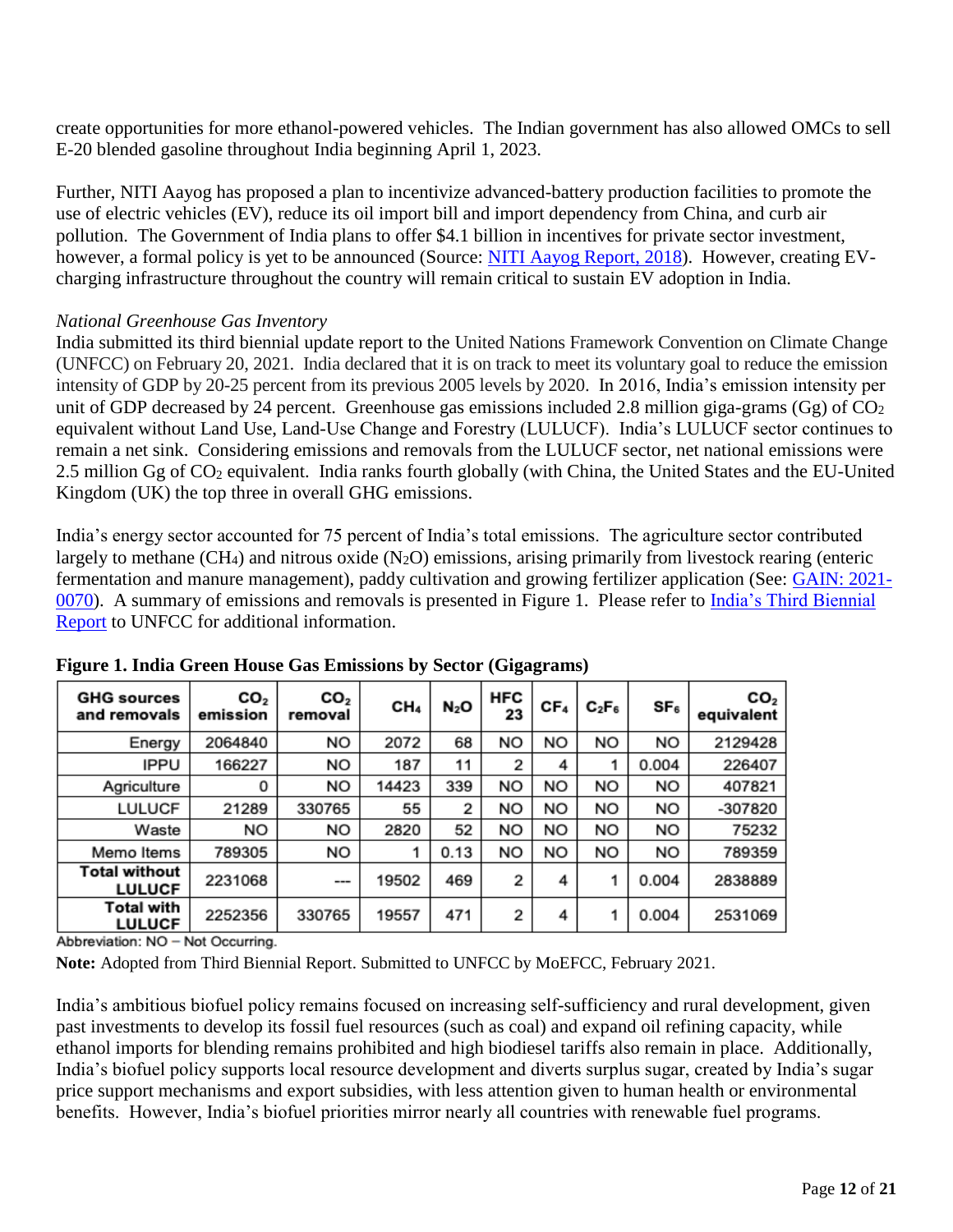# *Climate Change and India's Post-2020 Climate Goals*

On April 22, 2021, the United States and India launched the "U.S.-India Climate and Clean Energy Agenda 2030 Partnership." The goals of the initiative aim to mobilize finance and speed clean energy deployment, demonstrate and scale innovative clean technologies needed to decarbonize sectors including industry, transportation, power, and buildings, and build capacity to measure, manage, and adapt to the risks of climaterelated impacts. The United States has set an economy-wide target of reducing its net greenhouse gas emissions by 50–52 percent below 2005 levels by 2030; while India has set a target of installing 450 GW of renewable energy in the same period<sup>20</sup> (Source: [U.S. Department of Energy\)](https://gcc02.safelinks.protection.outlook.com/?url=https%3A%2F%2Fwww.energy.gov%2Farticles%2Fus-india-joint-statement-launching-us-india-climate-and-clean-energy-agenda-2030&data=04%7C01%7CRosmannMA%40state.gov%7Cc061b8a0550347258e9708d91445ec27%7C66cf50745afe48d1a691a12b2121f44b%7C0%7C0%7C637563112809623627%7CUnknown%7CTWFpbGZsb3d8eyJWIjoiMC4wLjAwMDAiLCJQIjoiV2luMzIiLCJBTiI6Ik1haWwiLCJXVCI6Mn0%3D%7C1000&sdata=3y8Um7YmcVtwgAvtGVw%2BbNHRoZYTsUFC7OTshSJzmbo%3D&reserved=0).

On May 6, 2021, India and the UK agreed to a joint roadmap to combat climate change that includes collaboration in clean energy, e-mobility, alternative fuels, green hydrogen, and waste-to-energy to ensure an ambitious outcome at the 26th session of the Conference of Parties under the UNFCCC (Source: [UK-India](https://gcc02.safelinks.protection.outlook.com/?url=https%3A%2F%2Fwww.ukibc.com%2Fuk-india-roadmap-2030-partnership-in-energy-transition%2F&data=04%7C01%7CRosmannMA%40state.gov%7Cc061b8a0550347258e9708d91445ec27%7C66cf50745afe48d1a691a12b2121f44b%7C0%7C0%7C637563112809623627%7CUnknown%7CTWFpbGZsb3d8eyJWIjoiMC4wLjAwMDAiLCJQIjoiV2luMzIiLCJBTiI6Ik1haWwiLCJXVCI6Mn0%3D%7C1000&sdata=VCV5sqNiGxeEYTnqn2q8DmvlsYkPMyile4iWxh1vW14%3D&reserved=0)  [Business Council\)](https://gcc02.safelinks.protection.outlook.com/?url=https%3A%2F%2Fwww.ukibc.com%2Fuk-india-roadmap-2030-partnership-in-energy-transition%2F&data=04%7C01%7CRosmannMA%40state.gov%7Cc061b8a0550347258e9708d91445ec27%7C66cf50745afe48d1a691a12b2121f44b%7C0%7C0%7C637563112809623627%7CUnknown%7CTWFpbGZsb3d8eyJWIjoiMC4wLjAwMDAiLCJQIjoiV2luMzIiLCJBTiI6Ik1haWwiLCJXVCI6Mn0%3D%7C1000&sdata=VCV5sqNiGxeEYTnqn2q8DmvlsYkPMyile4iWxh1vW14%3D&reserved=0).

India has not committed to net-zero carbon emissions, and unlike developed counterparts such as the United States, Japan, and others, largely relies on a sustainable development approach to address its climate goals. Assuming 2050 as a net-zero year, India will have to reduce the share of fossil energy in its primary energy mix from 73 percent in 2015, to five percent in 2050. Biofuels would have to account for 98 percent of India's oil use in 2050, compared to its present negligible share. Additionally, over two-thirds of India's industrial energy use and new vehicle fleet would have to be electric, compared to the current 20.3 percent share of electricity in industrial use and negligible share in electric vehicle energy use (Source: [Council on Energy, Environment and](https://www.ceew.in/sites/default/files/Net-Zero-and-Peak%20-missions-22Mar21.pdf)  [Water\)](https://www.ceew.in/sites/default/files/Net-Zero-and-Peak%20-missions-22Mar21.pdf). Moreover, from 2015-2030, India will have required \$401 billion in capital expenditures, which could lead to over 106 GW in energy savings and a 1.1 billion tons per year reduction in  $CO_2$  emissions.<sup>21</sup>

Biofuels will be imperative as the National Biofuels Policy will have to factor in the quantity of GHG savings required from transportation fuels, which have been previously absent within the Government of India's biofuel policies. India will likely have to permit ethanol imports for fuel blending and supplement it with domestically produced ethanol to reap the economic and ancillary benefits of lower GHG emissions that lead to better air quality, reduced crude oil imports and more efficient vehicles.

For more information please refer: [India's Intended Nationally Determined Contribution: Working toward](https://gcc02.safelinks.protection.outlook.com/?url=https%3A%2F%2Fwww4.unfccc.int%2Fsites%2Fndcstaging%2FPublishedDocuments%2FIndia%2520First%2FINDIA%2520INDC%2520TO%2520UNFCCC.pdf&data=04%7C01%7CRosmannMA%40state.gov%7Cc061b8a0550347258e9708d91445ec27%7C66cf50745afe48d1a691a12b2121f44b%7C0%7C0%7C637563112809633584%7CUnknown%7CTWFpbGZsb3d8eyJWIjoiMC4wLjAwMDAiLCJQIjoiV2luMzIiLCJBTiI6Ik1haWwiLCJXVCI6Mn0%3D%7C1000&sdata=iPQKXb0PKVB%2BOJJpKm0yYJf1bI1Wp3kGUcI5zEtE%2FXs%3D&reserved=0)  [Climate Justice,](https://gcc02.safelinks.protection.outlook.com/?url=https%3A%2F%2Fwww4.unfccc.int%2Fsites%2Fndcstaging%2FPublishedDocuments%2FIndia%2520First%2FINDIA%2520INDC%2520TO%2520UNFCCC.pdf&data=04%7C01%7CRosmannMA%40state.gov%7Cc061b8a0550347258e9708d91445ec27%7C66cf50745afe48d1a691a12b2121f44b%7C0%7C0%7C637563112809633584%7CUnknown%7CTWFpbGZsb3d8eyJWIjoiMC4wLjAwMDAiLCJQIjoiV2luMzIiLCJBTiI6Ik1haWwiLCJXVCI6Mn0%3D%7C1000&sdata=iPQKXb0PKVB%2BOJJpKm0yYJf1bI1Wp3kGUcI5zEtE%2FXs%3D&reserved=0) [MOEF Climate Change](https://gcc02.safelinks.protection.outlook.com/?url=http%3A%2F%2Fmoef.gov.in%2Fen%2Fenvironment%2Fclimate-change%2F&data=04%7C01%7CRosmannMA%40state.gov%7Cc061b8a0550347258e9708d91445ec27%7C66cf50745afe48d1a691a12b2121f44b%7C0%7C0%7C637563112809633584%7CUnknown%7CTWFpbGZsb3d8eyJWIjoiMC4wLjAwMDAiLCJQIjoiV2luMzIiLCJBTiI6Ik1haWwiLCJXVCI6Mn0%3D%7C1000&sdata=R5erJRfi%2BiqbKI%2B9cW4Ri4GDmimD82%2BpanHX0VpyOlg%3D&reserved=0) and [National Action Plan on Climate Change.](https://gcc02.safelinks.protection.outlook.com/?url=http%3A%2F%2Fmoef.gov.in%2Fwp-content%2Fuploads%2F2018%2F04%2FPg0152.pdf&data=04%7C01%7CRosmannMA%40state.gov%7Cc061b8a0550347258e9708d91445ec27%7C66cf50745afe48d1a691a12b2121f44b%7C0%7C0%7C637563112809633584%7CUnknown%7CTWFpbGZsb3d8eyJWIjoiMC4wLjAwMDAiLCJQIjoiV2luMzIiLCJBTiI6Ik1haWwiLCJXVCI6Mn0%3D%7C1000&sdata=SGWMxDfx2Y0vY5%2BanlyKs%2BCZEFhL8AvrZTeoG4yNqyg%3D&reserved=0)

l

<sup>&</sup>lt;sup>20</sup> See[: U.S.-India Joint Statement.](https://www.energy.gov/articles/us-india-joint-statement-launching-us-india-climate-and-clean-energy-agenda-2030)

<sup>21</sup> Source: [Economic Ti](https://energy.economictimes.indiatimes.com/news/renewable/india-needs-401-bn-capex-to-fight-climate-change-report/82205720)mes of India.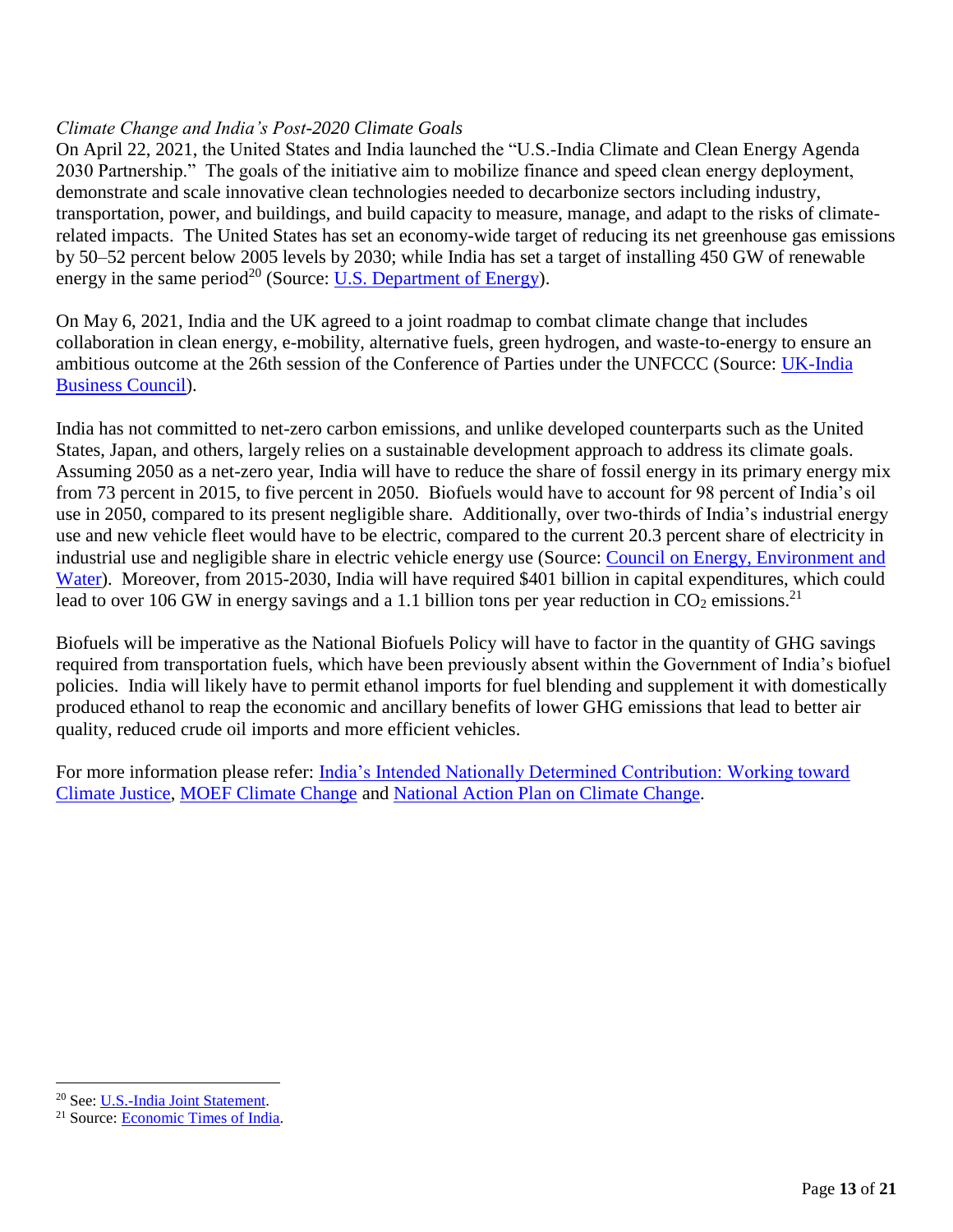# **Section III. Ethanol**

| Calendar Year                              | 2012    | 2013           | 2014         | 2015           | 2016           | 2017         | 2018    | 2019           | 2020           | $2021^r$ |
|--------------------------------------------|---------|----------------|--------------|----------------|----------------|--------------|---------|----------------|----------------|----------|
| <b>Beginning Stocks</b>                    | 33      | 60             | 60           | 75             | 61             | 128          | 150     | 300            | 146            | 416      |
| <b>Production</b>                          | 2,154   | 2,057          | 2,002        | 2,292          | 2,061          | 1,671        | 2,692   | 2,552          | 2,981          | 3,178    |
| <b>Imports</b>                             | 5       | 108            | 193          | 204            | 432            | 722          | 607     | 704            | 722            | 750      |
| <b>Exports</b>                             | 177     | 233            | 180          | 165            | 136            | 141          | 129     | 50             | 133            | 140      |
| <b>Consumption</b>                         | ,955    | .932           | 2,000        | 2,345          | 2,290          | 2,230        | 3,020   | 3,360          | 3,300          | 4,120    |
| Fuel Consumption                           | 305     | 382            | 350          | 685            | 1,110          | 675          | 1,500   | 1,890          | 1,730          | 2,700    |
| <b>Ending Stocks</b>                       | 60      | 60             | 75           | 61             | 128            | 150          | 300     | 146            | 416            | 84       |
| <b>Balance check</b>                       | (1)     | $\overline{0}$ | $\mathbf{0}$ | $\overline{0}$ | $\overline{0}$ | $\mathbf{0}$ | 0       | $\overline{0}$ | $\overline{0}$ | $\theta$ |
| <b>Production Capacity</b>                 |         |                |              |                |                |              |         |                |                |          |
| Number of Refineries                       | 115     | 115            | 115          | 160            | 161            | 161          | 166     | 170            | 220            | $231+$   |
| Nameplate Capacity                         | 2,000   | 2,000          | 2,000        | 2,100          | 2,210          | 2,215        | 2,300   | 3,000          | 3,500          | 4,200    |
| Capacity Use (percent)                     | 108     | 103            | 100          | 109            | 93             | 75           | 117     | 85             | 85             | 76       |
| Co-product Production (1,000 MT)           |         |                |              |                |                |              |         |                |                |          |
| <b>Bagasse</b>                             | 108,309 | 102,360        | 105,642      | 108,699        | 97,485         | 79,176       | 118,784 | 99,942         | 118,374        | 119,603  |
| Press Mud*                                 | 14,441  | 13,648         | 14,086       | 14,493         | 12,852         | 10,438       | 15,660  | 13,176         | 15,606         | 15,768   |
| Feedstock Use for Fuel (1,000 MT)          |         |                |              |                |                |              |         |                |                |          |
| Molasses                                   | 1,271   | 1,592          | 1,458        | 2,854          | 4,625          | 2,813        | 6,250   | 7,000          | 6,407          | 9,643    |
| <b>Market Penetration (Million Liters)</b> |         |                |              |                |                |              |         |                |                |          |
| Fuel Ethanol                               | 305     | 382            | 350          | 685            | 1,110          | 675          | 1,500   | 1,890          | 1,730          | 2,700    |
| Gasoline                                   | 21,842  | 23,749         | 25,848       | 29,651         | 33,265         | 35,701       | 38,896  | 42,266         | 34,930         | 36,000   |
| Blend Rate (percent)                       | 1.4     | 1.6            | 1.4          | 2.3            | 3.3            | 1.9          | 3.9     | 4.5            | 5.0            | 7.5      |

#### **Table 5. India: Ethanol Used as Fuel and Other Industrial Chemicals (Million Liters)**

Source: FAS, Trade Data Monitor (TDM) and Industry Sources.

*f =*Year 2021 is projected

Note: For ethanol imports originating from the United States, data used is from U.S. Census Bureau. HS codes include (a) denatured, fuel 2207.20.0010, (b) ethanol denatured, other 2207.20.0090, (c) ethanol undenatured, fuel 2207.10.6010 and (d) ethanol undenatured, other 2207.10.6090.

\* Leftover sugarcane residue after juice extraction.

According to MoPNG, India's ethanol segment is estimated at \$2.74 billion (INR 20,000 crores), while the total annual installed capacity of ethanol and alcohol is estimated at 6.93 billion liters. Of this total, approximately 231 distilleries have the capacity<sup>22</sup> to distil 4.2 billion liters of ethanol (denatured and undenatured) to be used in fuel, industrial, personal care, food, medical-grade and potable liquor applications. Final C and B-heavy molasses, sugarcane juice, damaged food grains unfit for human consumption, surplus rice, maize and any other potential raw materials available in the country may be used for making fuel-grade ethanol.

#### **Consumption**

l

India's 2021 total ethanol consumption is forecast to rise by 25 percent to a record 4.12 billion liters, driven largely by ethanol for fuel blending, as India pushes to meet its 2022 E-10 and 2025 E-20 mandates. Last year's consumption figures have been revised downward to 3.3 billion liters, reflecting the lower than anticipated ethanol offtake by the OMCs for fuel blending.

Consumption will outgrow production for the seventh consecutive year, largely driven by burgeoning fuel ethanol demand used for gasoline blending. The COVID-19 pandemic will continue to drive ethanol

<sup>&</sup>lt;sup>22</sup> Estimated ethanol manufacturing capacity estimated as of the 2020 sugar season, based on the number of operational days allowed by the Pollution Control Boards.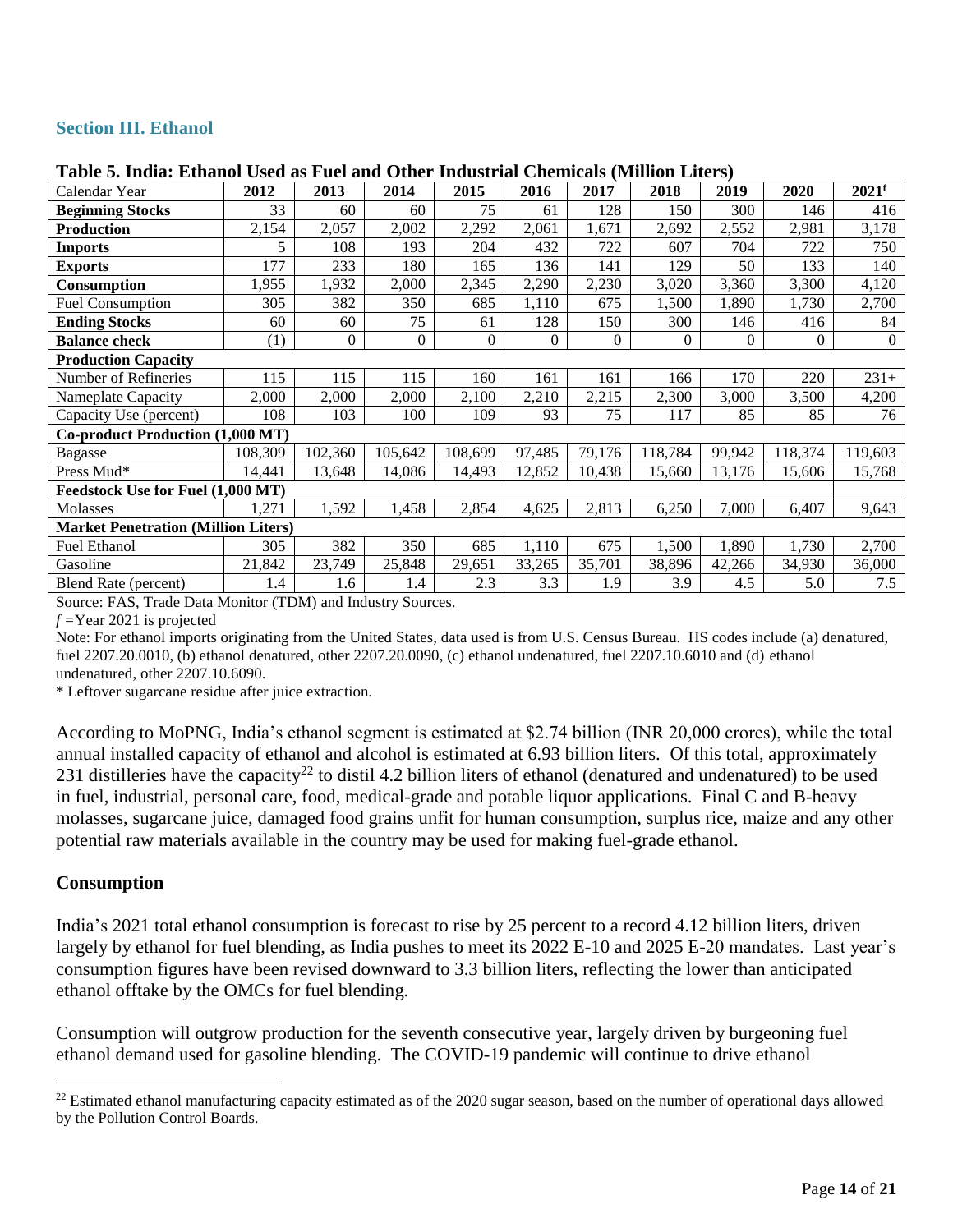application in antibacterial products due to amplified domestic consumption such as hand sanitizers and disinfectants. India's annual ethanol consumption growth of 12 percent (five-year average, 2016-2021) remains strong compared to nine percent production growth in the same period. Increased domestic fuel prices, coupled with relatively appealing ethanol purchase prices are strengthening ethanol consumption, while consecutive above-average sugarcane harvests have lifted production.

Continued sugarcane availability for the EBP, increased OMC offtakes, but most importantly, lower gasoline demand due to the pandemic will result in a 2021 national blend average of 7.5 percent, higher than last year's five percent rate, and a new record.<sup>23</sup> The blend rate would potentially be higher if fuel-use ethanol imports were permitted, duty rates lowered, and procurement program inefficiencies rectified, such as interstate trade barriers and region-specific supply and demand mapping. Of the 4.57 billion liters requirement initially established by OMCs for 2021, approximately 3.18 billion liters of ethanol have been contracted (quantity as per LOI) against 1.4 billion liters which will be blended as of May 17, 2021. Post estimates 2021 fuel use supply per LOI at approximately 2.7 billion liters. Since the ethanol quantity demanded at higher prices may be reduced, the industrial and potable liquor sectors will need to supplement their supplies from grain-based distilleries, partly from raw material imports or by directly importing finished products.

Ethanol demand for the EBP program is much higher than last year due to surplus 2020/21 sugarcane production, remunerative tender prices, and a gradual improvement of logistical performance that have ensured ethanol from surplus areas to be transported to deficient regions in India.

Increased industrial ethanol demand for chemicals (paints, lacquers, inks, varnishes), personal care products (cosmetics, perfumes), food additives (flavorings, food extracts) and antibacterial products (hand sanitizers, disinfectants) will continue to drive domestic consumption. Potable liquor sector demand will be relatively subdued this year on account of retail restrictions for these beverages; however, sales are expected to rebound should India's economy open up in the latter half of 2021.

# **Production**

India's 2021 ethanol production is forecast at 3.17 billion liters, seven percent above last year owing to surplus sugarcane production. Molasses supply for ethanol is set to achieve record volume, owing to various factors including increased price incentives that divert B-heavy molasses and sugarcane juice to produce fuel grade ethanol. As of May 2021, MoPNG reports that three billion liters have been contracted, of which approximately 1.3 billion liters have been delivered, indicating a 42 percent increase in procured volume versus the same period last year. The supply mix is comprised of 713 million liters from B-heavy molasses, 288 million liters from sugarcane juice, 180 million liters from B-heavy molasses, 123 million liters from damaged food grains and 29 million liters from surplus rice.

In 2020, an estimated 2.98 billion liters of ethanol was produced from molasses, with 1.73 billion liters blended with gasoline to mark a 5.0 percent blend rate (revised downward from 5.2 percent). This revision accounts for the OMC's inconsistent demand estimations and inadequate storage capacities<sup>24</sup>; otherwise, India may have achieved a 5.6 percent blend rate. The differential and remunerative prices, along with recent policy changes to attain E-20 by 2025, will likely guarantee increased ethanol availability for the EBP in 2021.

l <sup>23</sup> An 8.3 percent blend in 2021 could be achievable if India's total molasses supply were used for ethanol production.

<sup>&</sup>lt;sup>24</sup> Source: [Financial Express.](https://www.financialexpress.com/industry/oil-marketing-companies-fail-on-ethanol-lifting-commitments-blending-programme-targets-likely-to-fall-short/2195972/)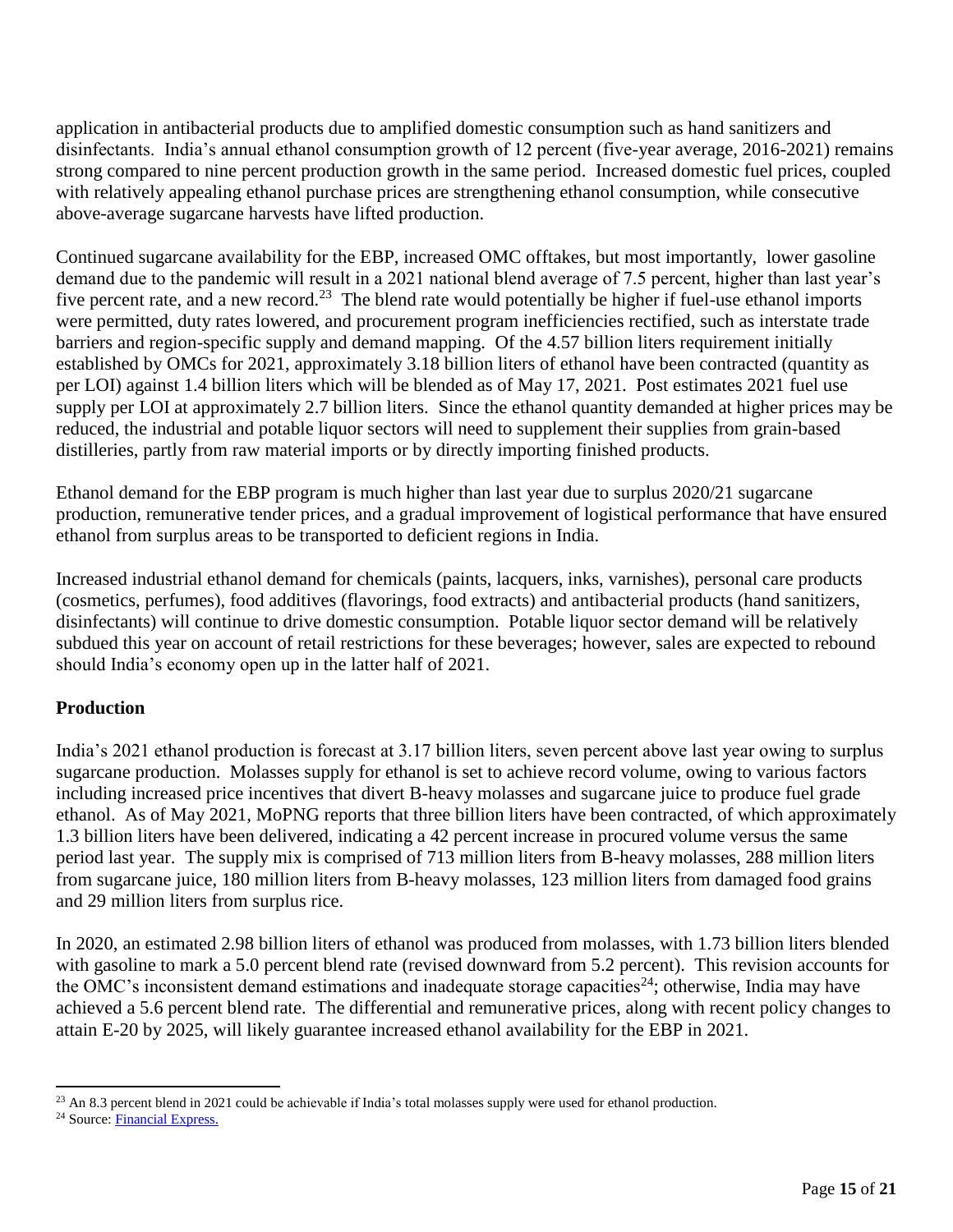India has a total installed ethanol capacity of 5 billion liters, of which molasses-based distilleries constitute 4.2 billion liters, or 85 percent of the overall production capacity while grain based distilleries constitute 750 million liters (15 percent). India's ethanol production remains heavily dependent on sugarcane/molasses as its primary feedstock, as it gradually expands the use of alternative viable feedstocks. However, as 84 percent of India's sugar production is located in the states of Uttar Pradesh (north), Maharashtra (west) and Karnataka (south), consistent ethanol supply nationwide remains a glaring challenge.

As of May 1, 2021, the Government of India has approved 422 project proposals<sup>25</sup> under the interest subvention scheme which will potentially provide an additional capacity of 16.8 billion liters. Of this amount, six billion liters are expected to be added within the next two to four years. However, it remains unclear if this increased production will be realized in the near term.

Of the approximate three billion liters of ethanol produced by the sugar industry, 1.3 billion liters are utilized for distilled spirits production (guaranteed offtakes for sugar mills in states where potable liquor is a major revenue source), while the remaining volume is denatured ethanol and used by the chemicals industry and OMCs. India largely relies on imported ethanol to ensure supplies for the industrial, chemical and personal care industries. Additionally, the Government of India has attempted to increase hand sanitizer production<sup>26</sup> to three million liters per day, and ethanol availability will remain imperative for local manufacturers.

India requires additional feedstock supplies to boost fuel ethanol production to realize its long-term blending objectives. However, allowing surplus sugar and molasses exports undermines its capacity to produce greater fuel ethanol quantities, and limits how much India can produce domestically to meet consumption. To achieve its ethanol-use ambition, India must strengthen measures needed to divert molasses to the EBP system, while permitting imports for fuel grade ethanol to efficiently utilize idle capacities in the south, east and northeast regions. A two-tier procurement policy is needed that capitalizes on imports to supplement domestic production and enables efficient utilization of existing capacities, which will result in employment generation, clearing cane dues by enhancing sugar mills' liquidity and overall improved economic performance. Opening up the use of imported ethanol will not only aid India in achieving its blending targets, but will also support its larger "Make in India" campaign.<sup>27</sup>

# **Trade**

# *Imports*

Despite increased domestic production, India remains a net ethanol importer.<sup>28</sup> In 2020, Indian ethanol imports increased three percent to 722 million liters, valued at \$300 million. For the eighth consecutive year, the United States remained the largest ethanol (denatured) supplier to India at 96 percent of India's total ethanol imports. Strong local demand for industrial and medical-grade ethanol continues to drive U.S. exports. Other suppliers to India in the period included Singapore, Sri Lanka, Pakistan, China, and Brazil.

Post estimates India's 2021 imports will grow four percent to an estimated 750 million liters, (mostly denatured) the highest in a decade, with the United States remaining the largest supplier. India's industrial

<sup>28</sup> For all end-uses except fuel.

 $\overline{a}$ <sup>25</sup> Source: [PIB.](https://pib.gov.in/PressReleasePage.aspx?PRID=1715425)

<sup>26</sup> Source: [Department of Food and Public Distribution,](https://storage.googleapis.com/stateless-chinimandi-com/2021/01/ad21d9d6-hand-sanitizer.pdf) 2020.

<sup>&</sup>lt;sup>27</sup> Make in India is an initiative by the government to encourage companies to manufacture in India and incentivize dedicated investments into manufacturing.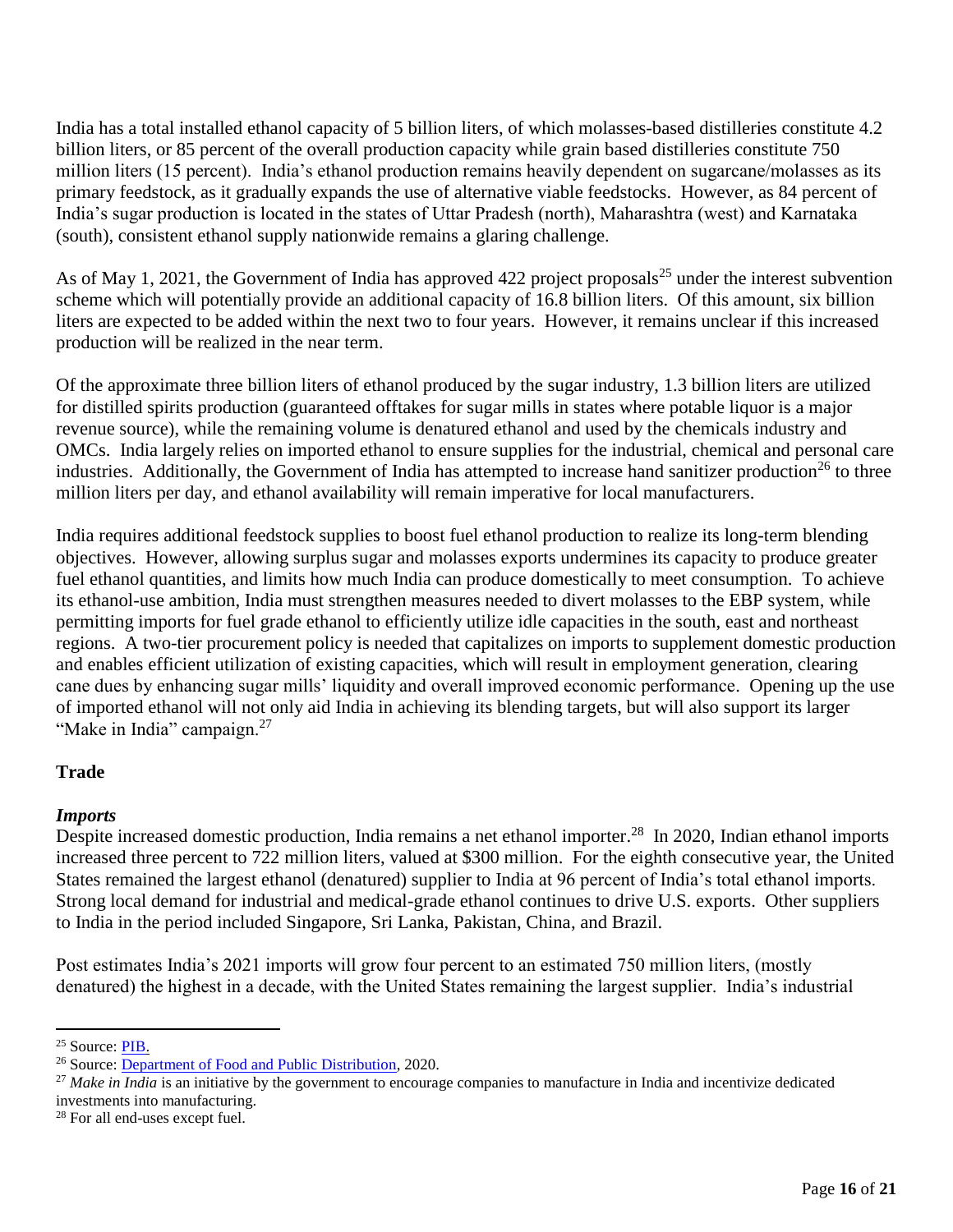ethanol users require imports to augment their cumulative supply, particularly when local output is short. Indian ethanol imports will maintain their positive momentum in 2021, as industrial and chemical manufacturers capitalize on both domestic and global demand for pharmaceutical and antibacterial products.



**Figure 2: India Ethanol Imports (Million Liters) by Top Suppliers, CY Basis**

# *Exports*

In 2020, India's ethanol exports were 133 million liters, regaining their normal levels after a drop in 2019 (mostly undenatured). Exports are expected to increase to an estimated 140 million liters in 2021, owing to increased demand by traditional African buyers (Ghana, Nigeria, Angola, among others) while Sierra Leone and the UAE emerged as high growth markets.



**Figure 3: India Ethanol Exports (Million Liters) by Top Buyers, CY Basis**

Source: Trade Data Monitor, Ministry of Commerce, Government of India, U.S. Census Bureau.

Source: Trade Data Monitor, Ministry of Commerce, Government of India; U.S. Census Bureau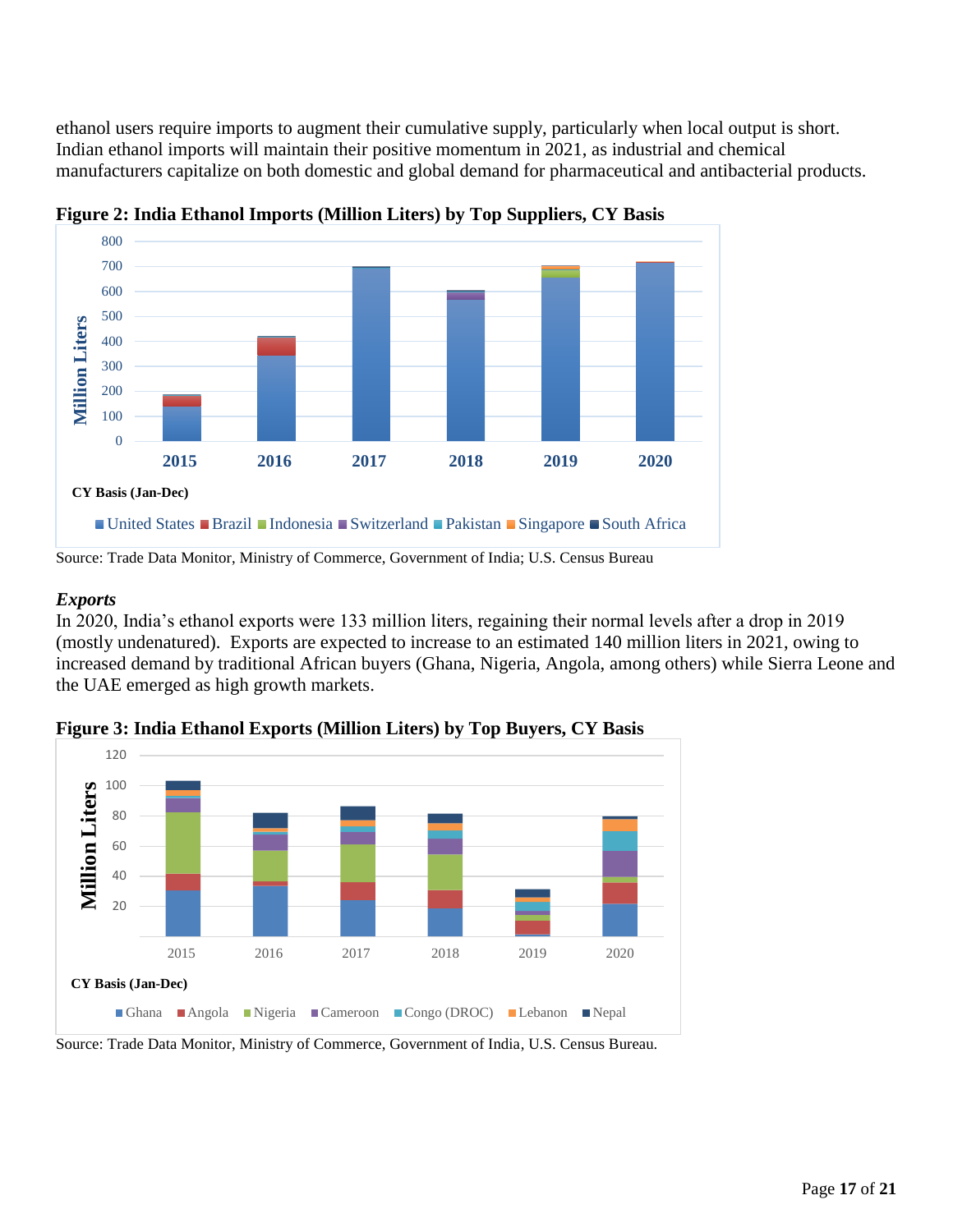# **Section IV. Biodiesel**

| <b>Calendar Year</b>                        | 2011           | 2012           | 2013   | 2014   | 2015   | 2016   | 2017   | 2018   | 2019    | 2020   | 2021 <sup>f</sup> |
|---------------------------------------------|----------------|----------------|--------|--------|--------|--------|--------|--------|---------|--------|-------------------|
| <b>Beginning Stocks</b>                     | 15             | 13             | 14     | 15     | 11     | 13     | 13     | 18     | 25      | 23     | 16                |
| <b>Production</b>                           | 111            | 126            | 132    | 138    | 152    | 158    | 170    | 185    | 230     | 200    | 180               |
| <b>Imports</b>                              | 0.0            | 0.0            | 0.3    | 1.7    | 0.8    | 2.7    | 7.1    | 25.2   | 7.0     |        |                   |
| <b>Exports</b>                              | $\overline{0}$ | $\theta$       | 3.9    | 41.5   | 33.1   | 41.7   | 7.6    | 23.1   | 54.0    | 68     | 50                |
| Consumption                                 | 113            | 125            | 128    | 102    | 118    | 119    | 165    | 180    | 185     | 140    | 140               |
| <b>Ending Stocks</b>                        | 13             | 14             | 15     | 11     | 13     | 13     | 18     | 25     | 23      | 16     | 7                 |
| <b>Production Capacity (Million Liters)</b> |                |                |        |        |        |        |        |        |         |        |                   |
| Number of<br><b>Biorefineries</b>           | 5              | 5              | 6      | 6      | 6      | 6      | 6      | 6      | 6       | $6*$   | $6*$              |
| Nameplate Capacity                          | 450            | 460            | 465    | 480    | 500    | 550    | 600    | 650    | 670     | 580    | 520               |
| Capacity Use (%)                            | 24.7           | 27.4           | 28.4   | 28.8   | 30.4   | 28.7   | 28.3   | 28.5   | 34.3    | 34.5   | 34.6              |
| Feedstock Use for Fuel (1,000 MT)           |                |                |        |        |        |        |        |        |         |        |                   |
| Non-edible Industrial                       | 58             | 65             | 70     | 75     | 85     | 90     | 100    | 110    | 140     | 145    | 90                |
| <b>Used Cooking Oil</b>                     | 42             | 48             | 49     | 50     | 55     | 55     | 55     | 60     | 65      | 50     | 55                |
| <b>Animal Fats/Tallows</b>                  | 6              | $\overline{7}$ | 7      | 6      | 5      | 6      | 6      | 8      | 10      | 9      | 9                 |
| Total                                       | 106            | 120            | 126    | 131    | 145    | 151    | 161    | 178    | 215     | 204    | 154               |
| <b>Market Penetration (Million Liters)</b>  |                |                |        |        |        |        |        |        |         |        |                   |
| Biodiesel, on-road use                      | 31             | 42             | 49     | 32     | 41     | 48     | 72     | 83     | 100     | 50     | 50                |
| Diesel, on-road use                         | 45,520         | 49,343         | 49,354 | 49,605 | 52,239 | 55,179 | 56,715 | 59,220 | 60,145  | 44,400 | 52,927            |
| <b>Blend Rate (percent)</b>                 | 0.07           | 0.08           | 0.10   | 0.06   | 0.08   | 0.09   | 0.13   | 0.14   | 0.17    | 0.11   | 0.09              |
| Diesel, total use                           | 75,866         | 82,238         | 82,256 | 82,674 | 87,064 | 91,965 | 94,524 | 98,700 | 100,241 | 74,000 | 75,000            |

#### **Table 6. India Biodiesel Production from Multiple Feedstocks (Million Liters)**

Source: FAS, Trade Data Monitor (TDM) and Industry Sources.

*f =*Year 2021 is projected

l

\* Indicates theoretical estimate.

The biodiesel market remains informal, dispersed with minimal domestic production. As many countries operate at a minimum of B5, and several including Brazil, Thailand, Argentina, Malaysia, Indonesia running at B10 or higher, India's biodiesel market has tremendous growth potential. However, India must retain a viable strategy that builds a financially sustainable domestic industry that contains sufficient feedstock availability coupled with market access for imports. Compared to the EBP, a very limited number of domestic suppliers produce biodiesel, and most of their production capacities are under-utilized, with few viable feedstock sources and limited government support mechanisms (like subsidized feedstock, tax credits or loan guarantees).

Most of India's biodiesel production is consumed by locally dispersed, informal groups through stationary power generation. Support received through OMC procurement is insufficient to build commercial sales. Past field trials have used *jatropha*, <sup>29</sup> some tree-borne oilseeds, <sup>30</sup> and other non-edible oilseeds grown on non-arable, rain-fed lands. However, these have failed to advance mainly due to low yields. India does not produce drop-in renewable diesel or Sustainable Aviation Fuel (SAF).

 $29$  Jatropha is a genus of flowering plants in the spurge family, Euphorbiaceae.

<sup>&</sup>lt;sup>30</sup> Treeborne oilseeds include Karanja, Mahua, Neem, Jojoba, Wild Apricot, Cheura, Kokum, Simarouba, etc.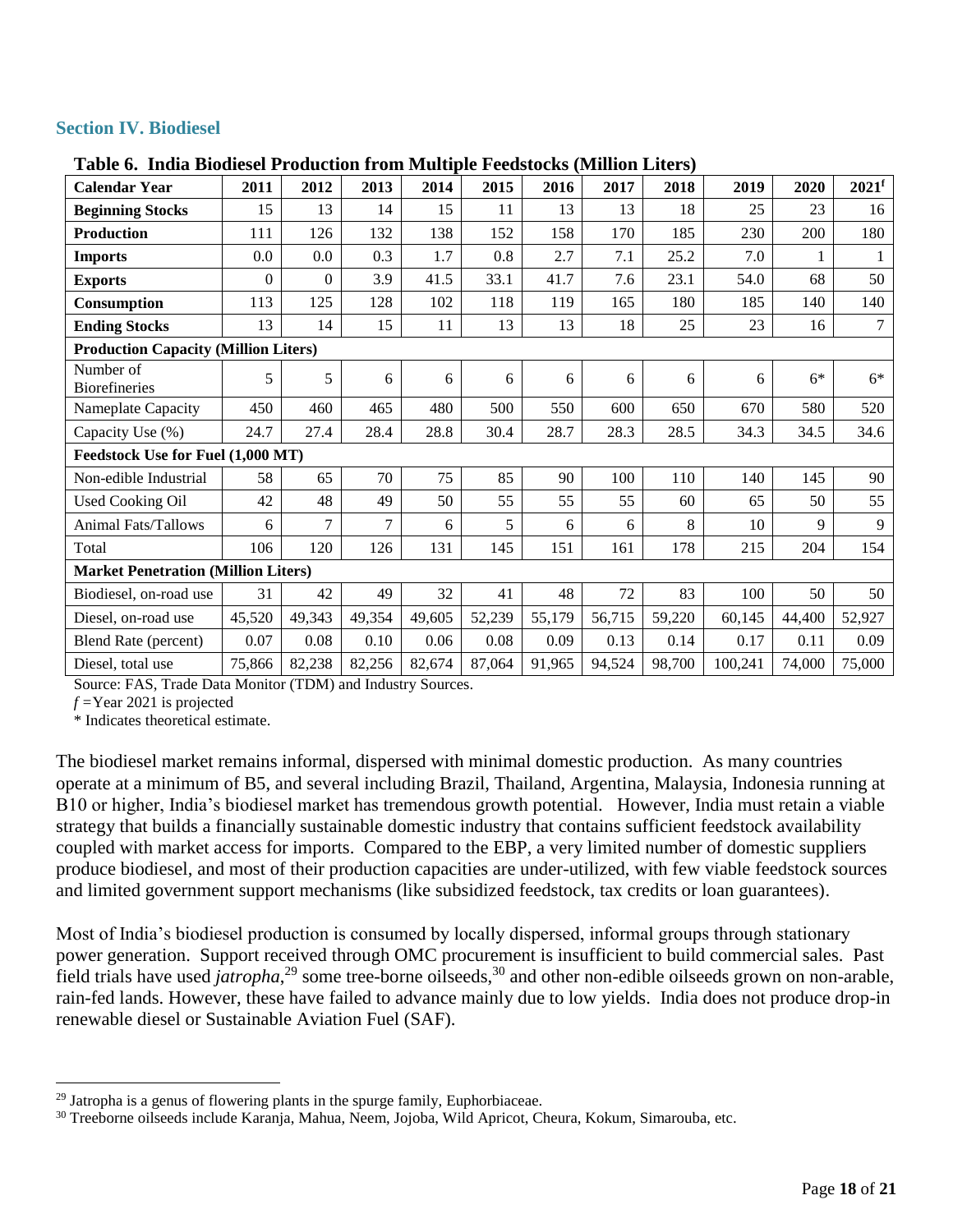# **Consumption**

India's annual biodiesel consumption grew by six percent for the 2011-2019 period. However, due to the COVID-19 pandemic and ensuing lockdowns, annual demand dropped by almost 24 percent in 2020. Accordingly, Post estimates demand to remain flat at 140 million liters in 2021. Due to decreased travel and transportation amid the pandemic, OMCs are estimated to have procured five million liters in 2020, which is almost 95 percent below volumes procured in 2019.

This year, the OMCs are attempting to procure the same volumes obtained in 2020. As of May 2021, OMCs have issued 30 LOIs to biodiesel suppliers and have offered periodic incremental price guarantees for five years, while guaranteed offtakes of ten years are extended to prospective biodiesel suppliers. According to sources, OMCs are currently working on procurement pricing models that reflect market sensitivities like feedstock price volatility (vegetable oils), diesel retail prices, and other macroeconomic indicators. The current procurement price of biodiesel is \$0.89/liter (INR 65/liter).

With an estimated drop in diesel pool demand in 2021, Post estimates India's biodiesel blend ratio to be approximately 0.09 percent, reflecting 2020 market dynamics. The estimated biodiesel quantity procured for blending with diesel for on-road use remains near 50 percent of total use. Blended diesel buyers are limited to certain OMC retail outlets, Indian railways, certain State Road Transport Corporations, road transport fleet companies, and port authorities. Retail biodiesel prices are benchmarked with the retail diesel price in India, with the current Integrated Goods and Services Tax<sup>31</sup> rate at 12 percent. The remaining biodiesel demand comes from various stationary applications. Smaller buyers will continue to procure biodiesel for small and medium scale enterprises following the temporary decline in demand during the COVID-19 lockdowns. Biodiesel use applications include agriculture (operating irrigation pumps and tractors), brick kilns, mobile communication towers, and backup power generators.

# **Production**

l

In 2021, India will produce close to 180 million liters of biodiesel, ten percent below 2020 levels. India has more than six plants with an installed annual biodiesel production capacity (maximum possible) of one billion liters. However, the operating capacity remains at 500-550 million liters, as the majority of the plants remain closed due to the lockdown and high feedstock prices (imported palm oil, palm stearin and domestically available animal tallows) that have reduced their operating margins. The production capacity ranges from 11 million to 225 million liters for the existing plants.

Biodiesel producers use non-edible industrial oil (palm stearin), UCO, animal fat, tallow, and other oils (sludge, acidic oils, and tree-borne oils, etc.) as primary feedstocks to produce biodiesel, utilizing 35 percent of the total installed capacity. With increasing prices of imported palm oil and domestically available animal tallow, most of the functional producers utilized palm acid oil in 2020. Production capacity has not changed over time, and except UCO, there are no official regulations for supplying available feedstocks for biodiesel production.

India's biodiesel industry remains in its nascent stage as *jatropha* and other inedible oilseeds grown on nonarable lands have failed to reach necessary yields to make cultivation economically feasible, and there is no supply of virgin (first use) animal fat or vegetable oils available for biodiesel. As a result, the majority of

<sup>&</sup>lt;sup>31</sup> The Integrated Goods and Services Tax, or IGST, is levied when there is an interstate transfer of goods or services. It is one of the three components of the GST.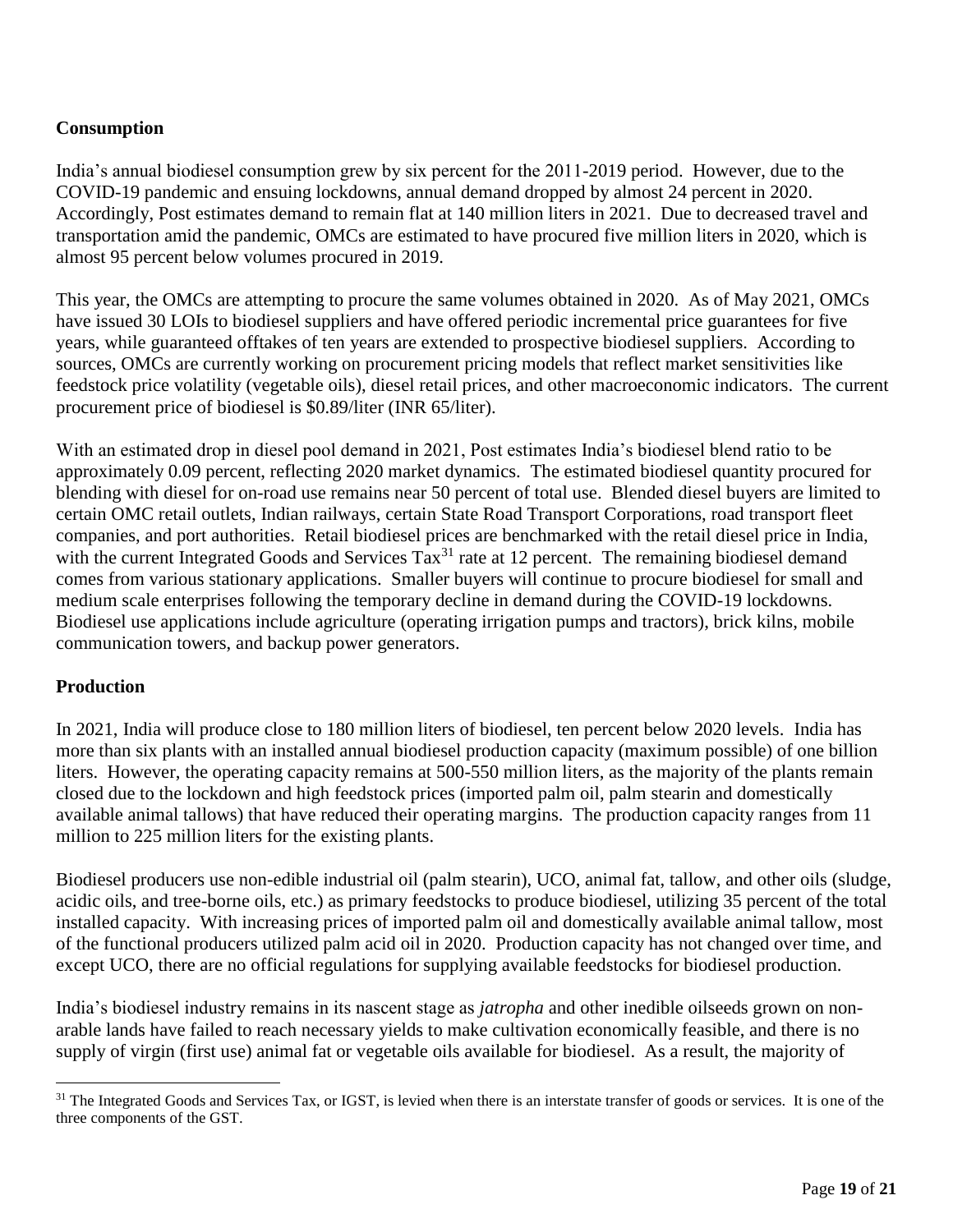biodiesel manufacturers are susceptible to global vegetable oil price volatility. If India wants to achieve B-5 by 2030, it will have to increase its production capacity to more than 3.45 billion liters, assuming a projected diesel pool size for on-road use at 69 billion liters for the same year.

# **Trade**

India's 2021 biodiesel exports are expected to decline by 26 percent to 50 million liters. Nearly all biodiesel is exported to Europe (primarily the Netherlands, Spain and Belgium), taking advantage of EU incentives provided to waste-based biofuel exporters. The GOI only allows biodiesel exports from its Special Economic Zones and Export Oriented Units. India's biodiesel imports remain negligible due to lasting import restrictions.

# **Section V. Advanced Biofuels**

The 2018 National Biofuels Policy indicates an annual surplus biomass availability of 120-160 MMT, which, if converted, could produce 30 billion liters of cellulosic ethanol. The Government has indicated that 5-10 billion liters of cellulosic ethanol could be in the fuel mix by 2030. India has two operational advanced biofuel plants—a pilot and a demonstration plant, with a cumulative annual production capacity of 1.75 million liters of cellulosic ethanol.<sup>32</sup> There are several additional advanced biofuels plants under development, but far from reaching commercialization (Table 7).

According to reports, Indian OMCs have decided to suspend their expansion plans for 2G ethanol plants. The original plans involved the construction of twelve 2G ethanol plants with a cost of almost \$2 billion (Source: [MoPNG\)](https://mopng.gov.in/en/pdc/investible-projects/alternate-fuels/2g-ethanol-projects). Originally, Indian Oil Corporation and Bharat Petroleum Corporation had each intended to construct three 2G ethanol plants, Hindustan Petroleum Corporation to establish four, and one each by Mangalore Refineries and Petrochemicals and Numaligarh Refinery, respectively. However, the high costs of constructing a 2G ethanol plant (\$136 million or INR 1,000 crores) compared to setting up a 1G plant (\$13-27 million or INR 100-200 crores) are significant deterrents to advanced biofuel investments in India.

| Company                     | Year | <b>Status</b> | <b>Scale/Technology</b>         | <b>Annual Production</b><br>Capacity<br>(Million Liters) |
|-----------------------------|------|---------------|---------------------------------|----------------------------------------------------------|
| Indian Glycols Kashipur     | 2016 | Operational   | Demo/ Cellulosic ethanol        | 0.75                                                     |
| Praj Biofuels               | 2017 | Operational   | Demo / Cellulosic ethanol       |                                                          |
| Shell Bengaluru             | 2018 | Operational   | Demo / Drop-in fuels            | 0.6                                                      |
| Numaligarh Refinery Limited | 2018 | Planned       | Commercial / Cellulosic ethanol | 60                                                       |
| <b>IOCL</b> Panipat         | 2019 | Planned       | Commercial / Cellulosic ethanol | 30                                                       |
| <b>BPCL Bargarh</b>         | 2018 | Planned       | Commercial / Cellulosic ethanol | 30                                                       |
| <b>HPCL Bhatinda</b>        | 2017 | Planned       | Commercial / Cellulosic ethanol | 30                                                       |
| <b>IOCL</b> Panipat         | 2019 | Planned       | Demo/ Cellulosic ethanol        | 0.75                                                     |
| <b>IIOP</b> Dehradun        | 2018 | Operational   | Pilot / HEFA Biojet             | 0.01                                                     |
| <b>IOCL</b> Panipat         | 2019 | Planned       | Commercial/3G ethanol           | 33                                                       |

**Table 7. India: Existing and Proposed Advanced Biofuels Plants**

Source: Biofuture [Platform, 2018.](https://www.iea.org/areas-of-work/international-collaborations/biofuture-platform)  $\overline{\phantom{a}}$ 

<sup>&</sup>lt;sup>32</sup> Cellulosic ethanol uses bagasse, wood waste, agricultural and forestry residues, among others as feedstock sources.